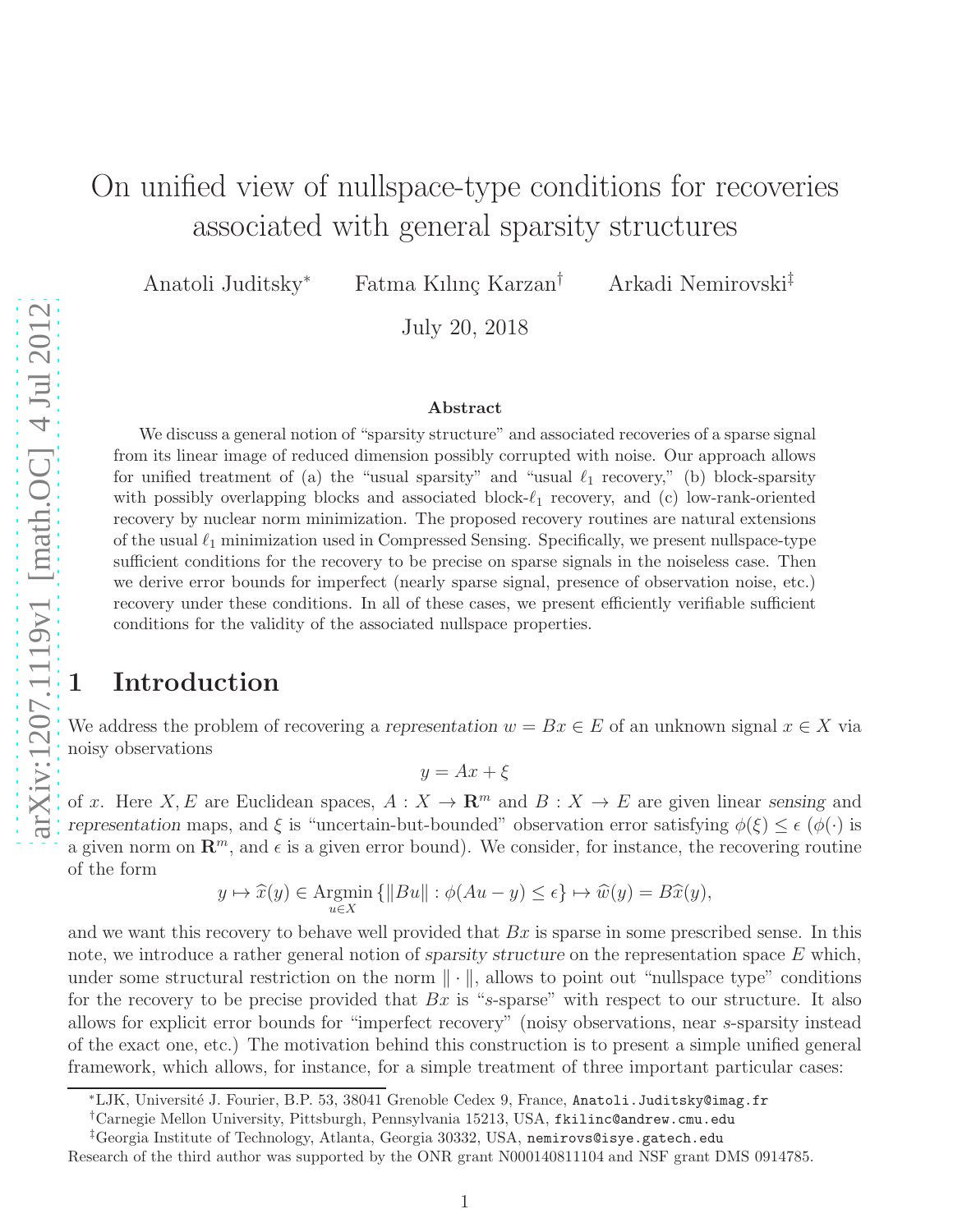- recovering s-sparse in the usual sense (at most s nonzero entries) signals via  $\ell_1$  minimization (the corresponding nullspace property goes back to [4, 13])
- recovering s-block-sparse signals via block- $\ell_1$  minimization, and
- recovering matrices of low rank via nuclear norm minimization.

We present the respective sparsity structures and provide *verifiable* sufficient conditions for the validity of associated nullspace properties (and thus – for the validity of the corresponding recovery routines); the prototypes of our verifiable conditions can be found in [5, 6, 7, 8].

# 2 Problem description and recovery routines

### 2.1 Situation

Let X, E be Euclidean spaces,  $x \mapsto Ax : X \to \mathbb{R}^m$  be a linear sensing map, and  $x \mapsto Bx : X \to E$ be a linear *representation map*. We are interested in the problem as follows:

(!) *Given a noisy observation*

$$
y = Ax + \xi \tag{1}
$$

*of an unknown signal*  $x \in X$ *, we want to recover the representation*  $w = Bx$  *of* x.

**Sparsity structure** We will focus on the case when a priori information on x is expressed in terms of properly defined *sparsity* of the representation Bx of x. To this end, we define a *sparsity structure* on  $E$ , specifically, as follows:

*Let*  $\|\cdot\|$  *be a norm on* E,  $\|\cdot\|_*$  *be the conjugate norm, and* P *be a family of linear maps of* E *into itself, such that*

- A.1. *Every*  $P \in \mathcal{P}$  *is a projector:*  $P^2 = P$ *.*
- **A.2.** *Every*  $P \in \mathcal{P}$  *is assigned a nonnegative weight*  $\nu(P)$  *and a linear map*  $\overline{P}$  *on E such that*  $\overline{P}P = 0$ *;*
- A.3. *Whenever*  $P \in \mathcal{P}$  *and*  $f, g \in E$ *, one has*

$$
||P^*f + \overline{P}^*g||_* \le \max[||f||_*, ||g||_*],\tag{2}
$$

*where for a linear map* Q *acting from a Euclidean space* E *into a Euclidean space* F*,* Q<sup>∗</sup> *is the conjugate mapping acting from* F *to* E*.*

A collection of the just introduced entities satisfying the requirements A.1-3 will be referred to as a *sparsity structure* on E.

From now on, given a sparsity structure, we set for a nonnegative real s

$$
\mathcal{P}_s = \{ P \in \mathcal{P} : \nu(P) \le s \}.
$$

Given  $s \geq 0$ , we call a vector  $w \in E$  s-sparse, if there exists  $P \in \mathcal{P}$  such that  $\nu(P) \leq s$  and  $P w = w$ . We call a vector  $x \in X$  as s-sparse, if so is its representation  $w = Bx$ .

We are about to present some instructive examples of the just outlined situation. Given a finite set V, we denote by  $\mathbf{R}(V)$  the space of real vectors with entries indexed by elements of V and equip this space with the standard inner product. For a subset  $S \in V$ , we set  $\mathbf{R}(S) = \{v \in \mathbf{R}(V) : v_i =$  $0 \forall i \notin S$ , and refer to  $\mathbf{R}(S)$  as a *coordinate subspace* of  $\mathbf{R}(V)$ . By  $P_S$ ,  $S \subset V$ , we denote the *coordinate projector* – the natural projector of  $\mathbf{R}(V)$  onto  $\mathbf{R}(S)$ .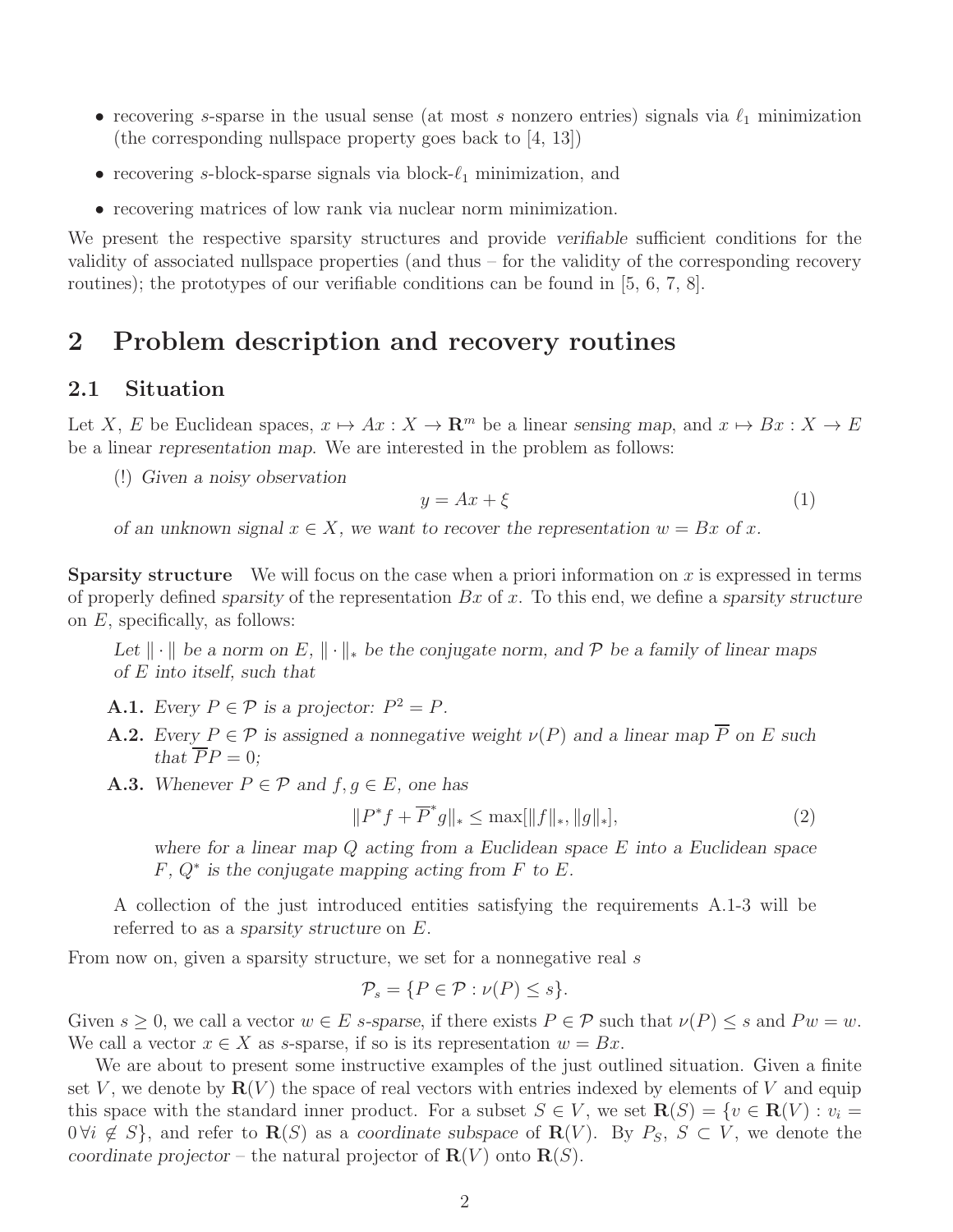## 2.2 Examples

**Example I.a:**  $\ell_1$  **recovery** In this example,

- $X = E = \mathbb{R}^n = \mathbb{R}(V := \{1, ..., n\})$  with the standard inner product;
- The representation map is the identity:  $Bx \equiv x$ ;
- P is comprised of projectors onto all coordinate subspaces of  $\mathbb{R}^n$ ,  $\overline{P} = I_n P$ ;
- $\nu(P) = \text{Rank}(P)$ ;
- $\|\cdot\| = \|\cdot\|_1.$

Properties A.1-3 clearly take place, s-sparsity of  $x \in X$  as defined above is the usual sparsity (at most s nonzero entries), and (3) is the usual  $\ell_1$  recovery.

**Example I.b: Group**  $\ell_1$  **recovery** Now we want to model the "block-sparse" situation as follows.  $X = \mathbb{R}^n = \mathbb{R}(V = \{1, ..., n\})$ , and the index set V is represented as the union of K nonempty (and possibly overlapping) subsets  $V_1, ..., V_K$ , so that to every  $x \in X$  one can associate *blocks*  $x^{\ell}$ ,  $\ell = 1, ..., K$ , which are natural projections of x onto  $\mathbf{R}(V_{\ell})$ . Assuming the subsets  $V_{\ell}$  to be assigned with positive weights  $\chi_{\ell}$ , we define the sparsity of a signal  $x \in X$  as the "weighted number of nonzero blocks  $x^{\ell}$ ," that is, the quantity  $s(x) = \sum_{\ell: x^{\ell} \neq 0} \chi_{\ell}$ . This can be modeled by the following representation and sparsity structure:

- $E = \mathbf{R}(V_1) \times \ldots \times \mathbf{R}(V_K)$ , so that  $w \in E$  is a block vector  $[w^1; \ldots; w^K]$  with  $w^{\ell} \in \mathbf{R}(V_{\ell})$ , and  $Bx = [x^1; ...; x^K] \in E;$
- P is comprised of orthoprojectors  $P = P_I$  onto the subspaces  $E_I = \{[\underline{w}^1; ...; w^K] \in E : w^{\ell} = \}$  $0 \forall \ell \notin I$ , associated with subsets I of the index set  $\{1, ..., K\}$ , and  $\overline{P} = \text{Id} - P$ , where Id stands for the identity mapping on  $X$ ;
- $\nu(P_I) = \sum_{\ell \in I} \chi_{\ell};$
- The norm  $\|\cdot\|$  is defined as follows. For every  $\ell \leq K$ , we equip  $\mathbf{R}(V_{\ell})$  with a norm  $\|\cdot\|_{(\ell)}$ , and set

$$
\|[z^1; \dots; z^K]\| = \sum_{\ell=1}^K \|z^{\ell}\|_{(\ell)}
$$

Verification of A.1-A.3 is immediate. Note that when  $V_1, ..., V_K$  do not overlap and  $\chi_{\ell} = 1$  for all  $\ell$ , we find ourselves in the standard block-sparse situation: E can be naturally identified with X, making B the identity, vectors from  $X = \mathbb{R}^n$  are split into K non-overlapping blocks, the norm is the block- $\ell_1$  norm, and s-sparsity of x means that x has at most s nonzero blocks.

Example II: Nuclear norm recovery In this example,

- $X = E = \mathbb{R}^{p \times q}$  with  $p \geq q$  and the Frobenius inner product, B is the identity;
- P is comprised of the mappings  $P(x) = P_{\text{left}} x P_{\text{right}}$ , where  $P_{\text{left}} \in \mathbb{R}^{p \times p}$  and  $P_{\text{right}} \in \mathbb{R}^{q \times q}$  are orthoprojectors, and  $\overline{P}(x) = (I_p - P_{\text{left}}) x (I_q - P_{\text{right}});$

<sup>&</sup>lt;sup>1</sup>To avoid notational ambiguity, in the situation of Example II we denote the image of  $z \in E$  under a mapping  $P \in \mathcal{P}$  by  $P(z)$  rather than by  $Pz$ , to avoid collision with the notation for matrix products like  $(I_p - P_{\text{left}})x(I_q - P_{\text{right}})$ .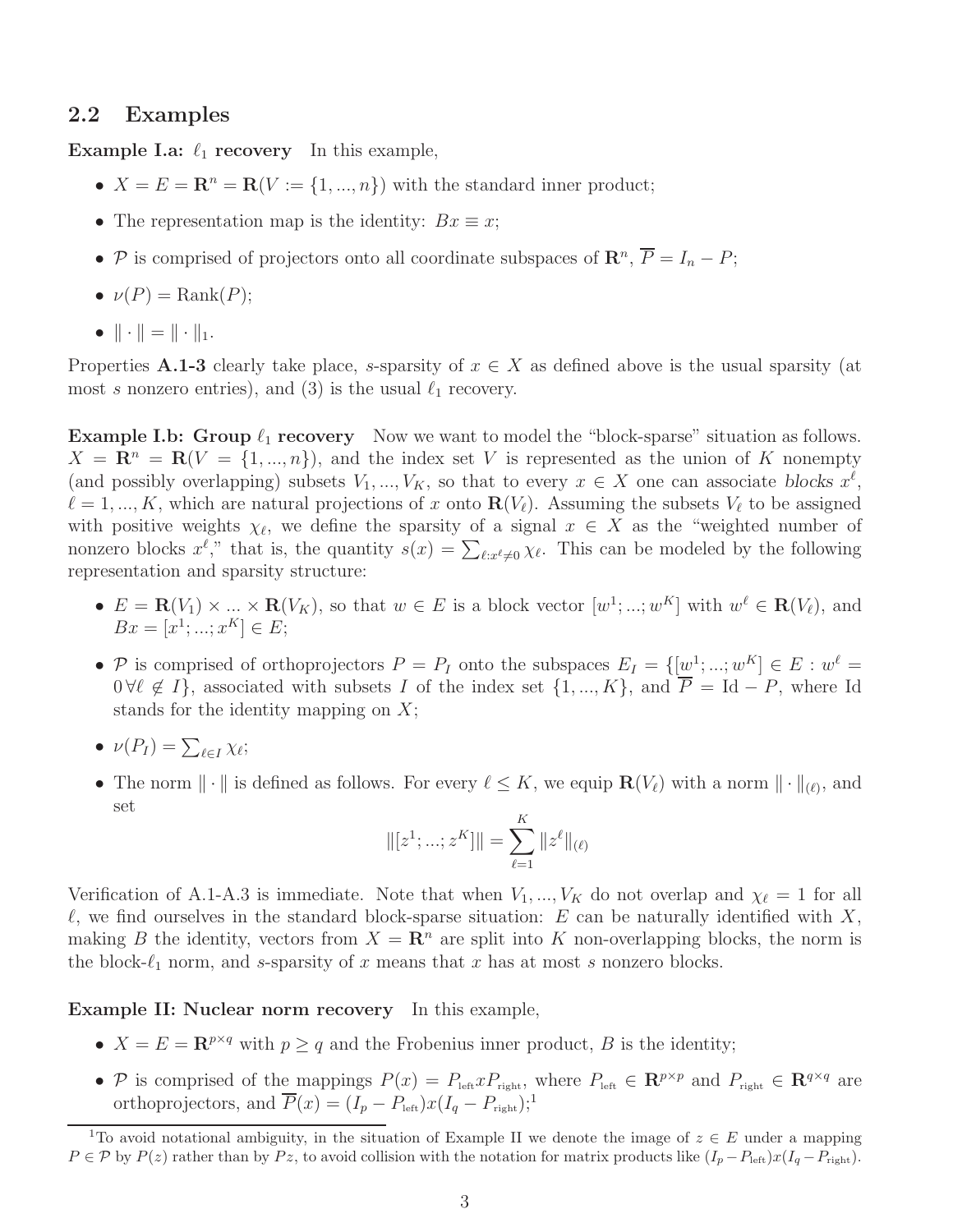•  $\|\cdot\|$  is the nuclear norm:  $\|x\| = \sum_{j=1}^q \sigma_j(x)$ , where  $\sigma_1(x) \geq \sigma_2(x) ... \geq \sigma_q(x)$  are the singular values of  $x \in \mathbb{R}^{p \times q}$ .

The assumptions **A.1-3** clearly take place.

To verify **A.3**, observe that the norm conjugate to  $\|\cdot\|$  is the spectral norm  $\|x\|_{2,2} := \sigma_1(x)$ . We now have

$$
||f||_{2,2} \le 1, \quad ||g||_{2,2} \le 1
$$
  
\n
$$
\Rightarrow ||P^*(f)||_{2,2} = ||P_{\text{left}}fP_{\text{right}}||_{2,2} \le 1, \quad ||\overline{P}^*(g)||_{2,2} = ||(I_p - P_{\text{left}})g(I_q - P_{\text{right}})||_{2,2} \le 1
$$
  
\n
$$
\Rightarrow ||P^*(f) + \overline{P}^*(g)||_{2,2} \le 1,
$$

where the last  $\Rightarrow$  follows from the fact that the orthogonal complements to the kernels of  $P^*(f)$ and  $\overline{P}^*(g)$ , same as the images of these matrices, are orthogonal to each other.

In this case, by assigning the projectors  $P \in \mathcal{P}$  with weights according to

 $\nu(P) = \max[\text{Rank}(P_{\text{left}}), \text{Rank}(P_{\text{right}})],$ 

we arrive at the situation where s-sparse signals are exactly the  $p \times q$  matrices of rank  $\leq s$ .

# 3 Main results

#### 3.1 Recovery routines

Let  $\phi(\cdot)$  be a norm on the image space of A, and let  $\epsilon$  be an a priori upper bound on the  $\phi$ -norm  $\phi(\xi)$ of the observation error, see (1). In order to recover the representation  $Bx$  of signal x underlying the observation (1), we use *regular* recovery – the "standard" recovery by  $\|\cdot\|$ -minimization as follows:

$$
y \mapsto \hat{x}_{\text{reg}}(y) \in \text{Argmin}_{u \in X} \{ \|Bu\| : \phi(Au - y) \le \epsilon \} \mapsto \hat{w}_{\text{reg}}(y) = B\hat{x}_{\text{reg}}(y) \tag{3}
$$

and we treat  $\widehat{w}_{reg}(y)$  as the resulting estimate of Bx.

We say that the sensing map A is s-good if the above recovery *in the noiseless case*  $(\epsilon = 0)$  reproduces exactly the representation Bx of every s-sparse signal x.

We also consider an alternative to (3), specifically, the *penalized*  $\|\cdot\|$  *recovery* introduced in [7, 8]. This recovery routine is given by

$$
y \mapsto \hat{x}_{pen}(y) \in \operatorname{Argmin}_{u \in X} \{ \|Bu\| + \lambda \phi(Au - y) \} \mapsto \hat{w}_{pen}(y) = B\hat{x}_{pen}(y)
$$
(4)

where  $\lambda > 0$  is a penalty parameter.

### 3.2 s-goodness and nullspace property

We start with the following immediate observation: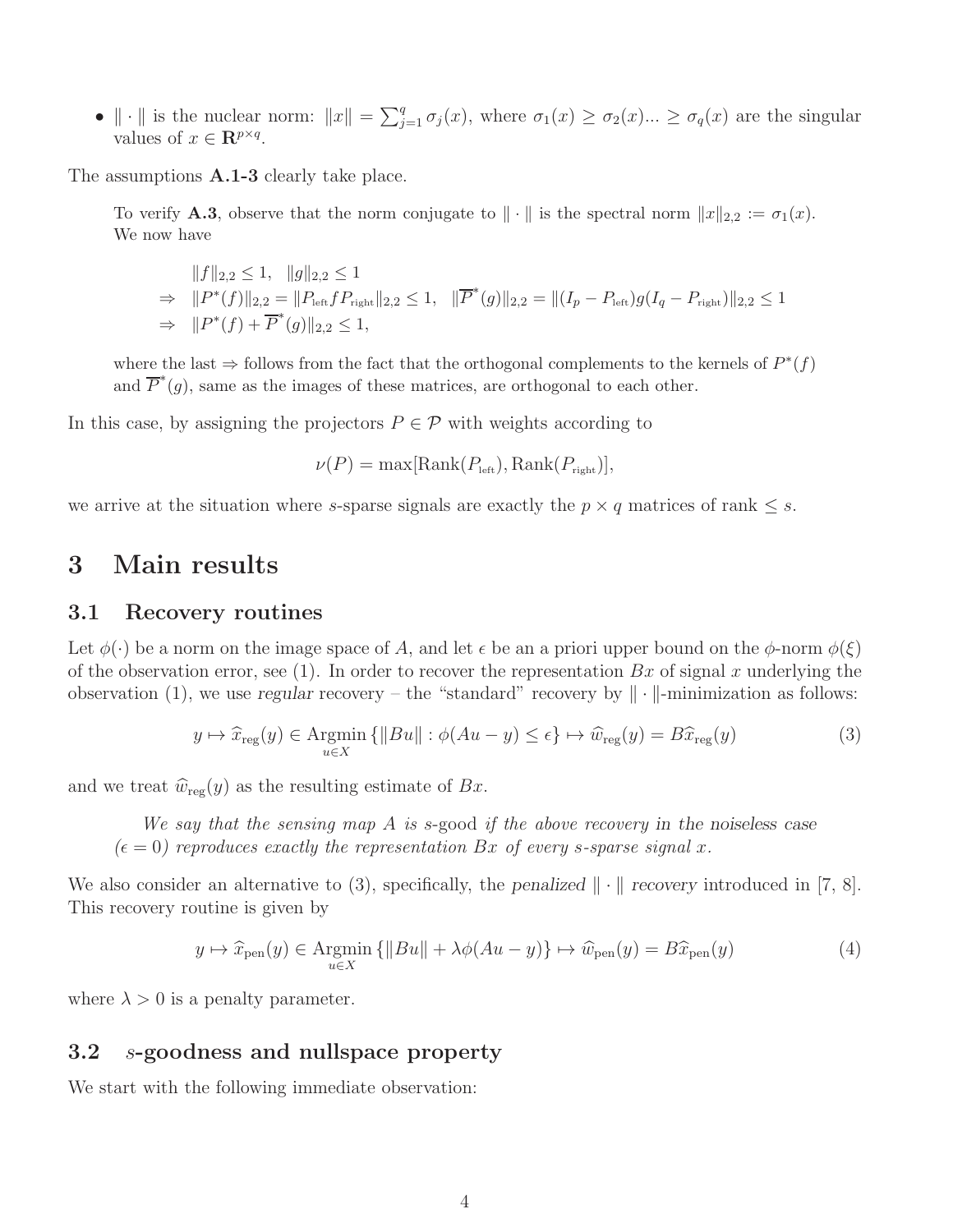**Lemma 3.1** In the situation of section 2.1, let  $w \in E$ ,  $P \in \mathcal{P}$  be such that  $P w = w$ . Then for every  $z \in X$  one has

$$
||w + Bz|| \ge ||w|| + ||\overline{P}Bz|| - ||PBz||.
$$
\n(5)

In particular, if the following "nullspace property" holds true:

$$
\forall P \in \mathcal{P}_s, \ z \in \text{Ker}(A), Bz \neq 0: \ \|\overline{P}Bz\| > \|P Bz\|,\tag{6}
$$

then A is s-good.

**Proof.** Let  $w \in E$  and  $P \in \mathcal{P}$  be such that  $P w = w$ . We have

$$
\forall (f, g: \max\{\|f\|_*, \|g_*\} \le 1): \quad \|P^*f + \overline{P}^*g\|_* \le 1 \quad \text{[by A.3]}
$$

which implies

$$
\Rightarrow \|w + Bz\| \ge \|w + Bz\| \|P^*f + \overline{P}^*g\|_{*}
$$
  
\n
$$
\ge \langle P^*f + \overline{P}^*g, w + Bz \rangle = \langle f, Pw + PBz \rangle + \langle g, \overline{P}w + \overline{P}Bz \rangle
$$
  
\n
$$
\ge \langle f, w \rangle + \langle f, PBz \rangle + \langle g, \overline{P}Bz \rangle \quad \text{[since } w = Pw \text{ and therefore } \overline{P}w = \overline{P}Pw = 0]
$$
  
\n
$$
\ge \langle f, w \rangle - \|PBz\| + \langle g, \overline{P}Bz \rangle.
$$

When choosing f, g to be such that  $||f||_* = ||g||_* = 1$  and  $\langle f, w \rangle = ||w||$ ,  $\langle g, \overline{P}Bz \rangle = ||\overline{P}Bz||$ , we get

$$
||w + Bz|| \ge ||w|| - ||PBz|| + ||\overline{P}Bz||,
$$

as claimed in (5).

Now let (6) take place, and let us prove that A is s-good. All we need to verify is that if x is s-sparse and  $\hat{x} = \hat{x}(Ax)$ , see (3), then  $Bx = B\hat{x}$ . Setting  $z = \hat{x} - x$ , so that  $z \in \text{Ker}(A)$ , choosing  $P \in \mathcal{P}$  such that  $\nu(P) \leq s$  and  $P B x = B x$  and applying (5) with  $w = B x$ , we get

$$
||B\hat{x}|| = ||Bx + Bz|| \ge ||Bx|| + ||\overline{P}Bz|| - ||PBz||,
$$

while by the origin of  $\hat{x}$  we have  $||B\hat{x}|| \le ||Bx||$ . It follows that  $||\overline{P}Bz|| \le ||P Bz||$ , which, by the nullspace property (6), is possible only when  $Bz = 0$  (recall that  $\nu(P) \le s$  and  $z \in \text{Ker}(A)$ ). nullspace property (6), is possible only when  $Bz = 0$  (recall that  $\nu(P) \leq s$  and  $z \in \text{Ker}(A)$ ).

**Remark 3.1** Independently of any assumptions on  $\|\cdot\|$ , an evident *necessary* condition for sgoodness of A is:

*Whenever*  $P \in \mathcal{P}$ *,*  $\nu(P) \leq s$ *,*  $x \in X$  *are such that*  $PBx = Bx$ *, and*  $z \in \text{Ker}(A)$ *,*  $Bz \neq 0$ *, there exists*  $f$ *,*  $||f||_* = 1$ *, such that*  $\langle f, PBx \rangle = ||PBx||$  *and*  $\langle f, Bz \rangle \ge 0$ *,* 

When modifying this condition by replacing  $\langle f, Bz \rangle \geq 0$  in the conclusion with  $\langle f, Bz \rangle > 0$ , this necessary condition for s-goodness becomes sufficient. This, by the way, immediately implies the necessity and sufficiency of the standard nullspace property [4, 13] for the validity of  $\ell_1$  minimization and the translation of it to the matrix case given by [9, 10]. Moreover, recently, [2] has established the sufficiency of this condition in the case of decomposable norms, i.e., sparse, non-overlapping block-sparse and low-rank recovery following a unified view based on subdifferentials.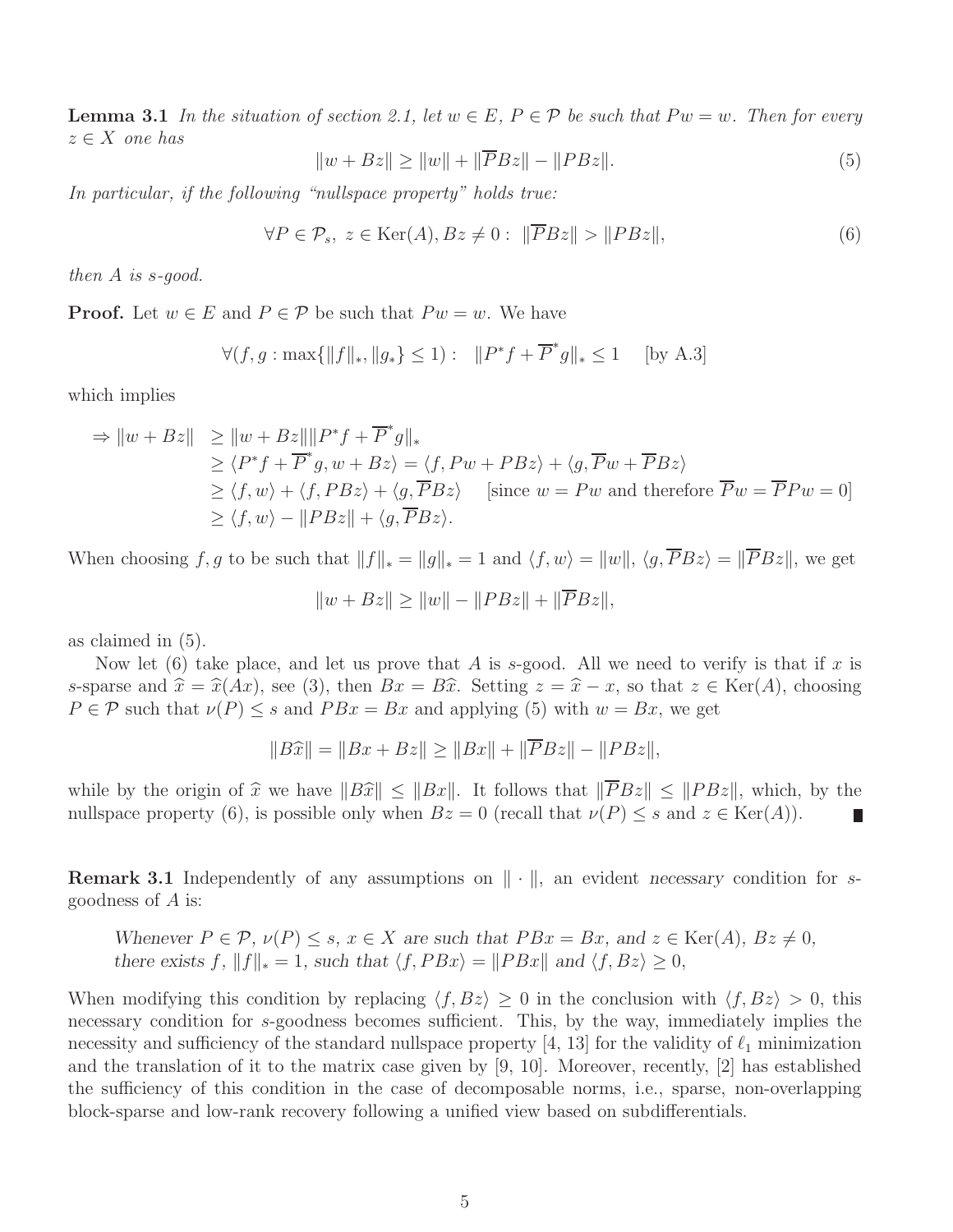# 3.3 Error bounds for imperfect  $\|\cdot\|$  recovery

Conditions  $C_s(\gamma, \beta; \phi)$  and  $C_s^+(\gamma, \beta; \phi)$ . In the sequel, we shall use the following two conditions (where  $s, \gamma \geq 0, \beta \in [0, \infty]$ , and  $\phi(\cdot)$  is a norm on the image space of A):

 $\mathbf{C}_s(\gamma,\beta;\phi)$ :

$$
\forall (z \in X, P \in \mathcal{P}_s): \quad \|P B z\| + \|B z\| - \|\overline{P} B z\| \le \beta \phi(Az) + \gamma \|Bz\|
$$

(from now on,  $(+\infty) \cdot 0 = 0$  and  $(+\infty) \cdot a = +\infty$  when  $a > 0$ ).

 $\mathbf{C}_{s}^{+}(\gamma,\beta;\phi)$ : there exists a (semi)norm  $\|\cdot\|_{\mathcal{P}_{s}}$  on E such that

$$
(a) \quad \forall (z \in X, P \in \mathcal{P}_s): \quad \|PBz\| + \|Bz\| - \|\overline{P}Bz\| \le \|Bz\|_{\mathcal{P}_s} (b) \quad \forall z \in X: \quad \|Bz\|_{\mathcal{P}_s} \le \beta \phi(Az) + \gamma \|Bz\|.
$$
\n
$$
(7)
$$

Let us make the following immediate observations:

**Remark 3.2** (i) The validity of condition  $C_s(\gamma, \beta; \phi)$  with some  $\gamma < 1$ , and some  $\beta$ ,  $\phi$  implies the validity of the nullspace property (6);

(ii)  $\mathbf{C}_{s}^{+}(\gamma,\beta;\phi)$  implies  $\mathbf{C}_{s}(\gamma,\beta;\phi)$ ; s

(iii) The (semi)norm  $||w||_P^+$  $\overline{\mathcal{P}}_s$  :=  $\max_{P \in \mathcal{P}_s}$  $\left[ \left\| P w \right\| + \left\| (\text{Id} - \overline{P}) w \right\| \right]$  satisfies (7.a) (since by Triangle inequality we have  $||P Bz|| + ||Bz|| - ||\overline{P}Bz|| \leq ||P Bz|| + ||(\text{Id} - \overline{P})Bz||$ ;

(iv) Whenever  $s' \leq s, \ \gamma' \geq \gamma$ , and  $\beta' \geq \beta$  one has  $\mathbf{C}_{s}^{+}(\gamma, \beta; \phi) \Rightarrow \mathbf{C}_{s'}^{+}$  $_{s^{\prime }}^{+}(\gamma ^{\prime },\beta ^{\prime };\phi ),$  and similarly for the condition  $\mathbf{C}_s$ ;

(iv) Condition  $\mathbf{C}_{s}^{+}(\gamma, +\infty; \phi)$  reads

There exists a (semi)norm  $\|\cdot\|_{\mathcal{P}_s}$  on E such that

(a) 
$$
\forall (z \in X, P \in \mathcal{P}_s): ||P B z|| + ||B z|| - ||\overline{P} B z|| \le ||B z||_{\mathcal{P}_s}
$$
  
(b)  $\forall z \in \text{Ker}(A): ||B z||_{\mathcal{P}_s} \le \gamma ||B z||.$ 

if this condition is satisfied, then for every  $\gamma' > \gamma$  there exists  $\beta < \infty$  such that the condition  $\mathbf{C}_{s}^{+}(\gamma', \beta; \phi)$  is satisfied.

### Error bounds for imperfect regular  $\|\cdot\|$  recovery are stated in the following

**Proposition 3.1** In the situation of section 2.1, let a sparsity level  $s \geq 0$  be given, and let the condition  $C_s(\gamma, \beta; \phi)$  take place for some  $\gamma < 1$  and  $\beta < \infty$ . Given a signal  $x \in X$  along with its observation  $y = Ax + \xi$ , where  $\phi(\xi) \leq \epsilon$ , let x be "nearly s-sparse" and  $\hat{x}$  be "nearly  $\hat{x}_{reg}(y)$ ," specifically, for given nonnegative tolerances  $\delta_x$ ,  $\delta_\phi$ , and  $\delta$  one has

- there exists  $P \in \mathcal{P}_s$  such that  $||(I P)Bx|| \leq \delta_x$  ("near s-sparsity of x");
- one has

(a) 
$$
\phi(A\hat{x} - [Ax + \xi]) \le \epsilon + \delta_{\phi}
$$
  
\n(b)  $\|B\hat{x}\| \le \text{Opt} + \delta$ , Opt :=  $\min_{u} \{ \|Bu\| : \phi(Au - y) \le \epsilon \}.$  (8)

(" $\hat{x}$  is a nearly feasible nearly optimal solution to the optimization problem specifying  $\hat{x}(y)$ ").

Then

$$
||B\hat{x} - Bx|| \le \frac{\beta[2\epsilon + \delta_{\phi}] + \delta + 2\delta_{x}}{1 - \gamma}.
$$
\n(9)

Proofs of the results of this section are put in the appendix.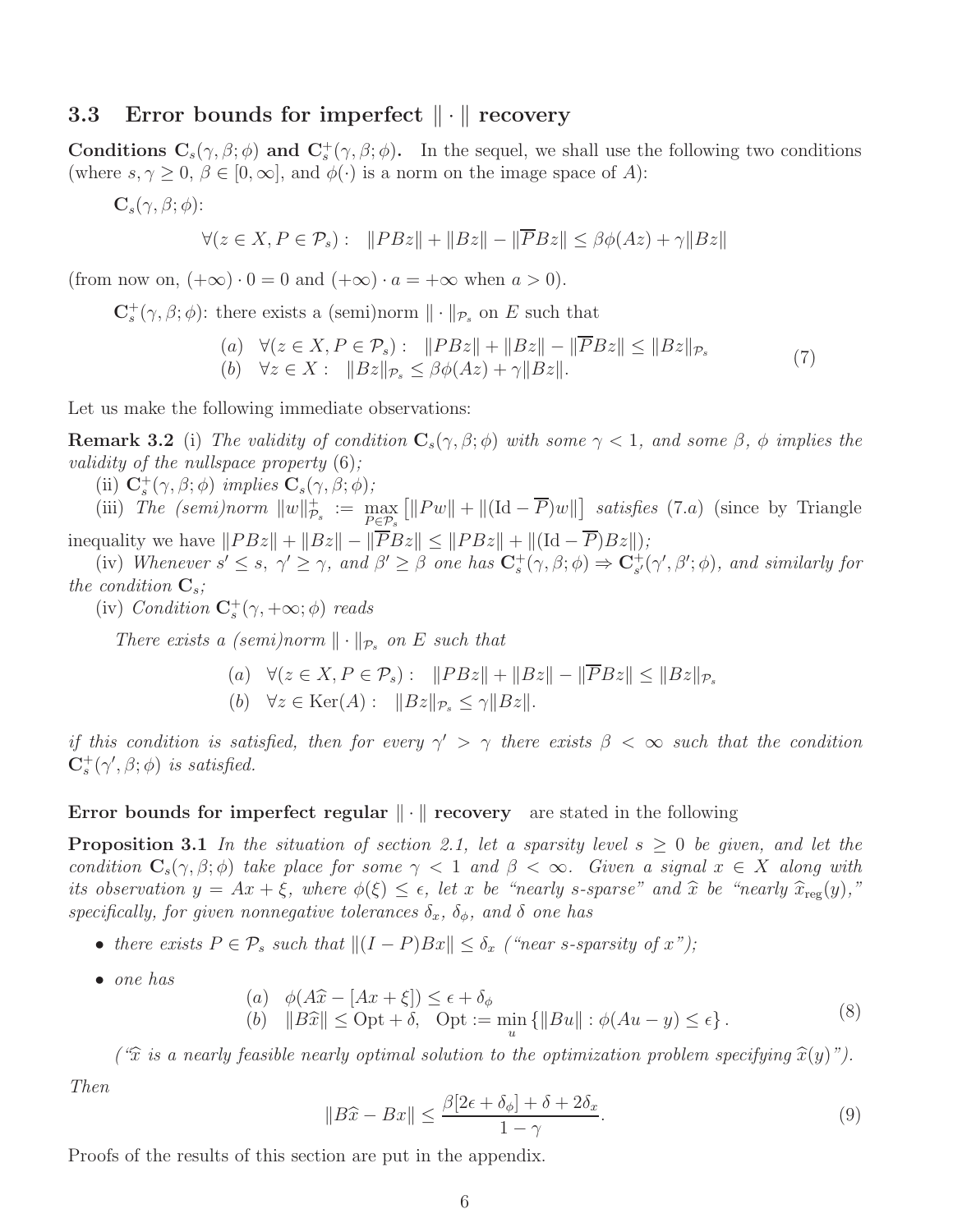#### Error bounds for penalized  $\|\cdot\|$  recovery

**Proposition 3.2** In the situation of section 2.1, let  $s \geq 0$ ,  $\gamma < 1$ ,  $\phi(\cdot)$  and  $\beta < \infty$  be such that the condition  $C_s(\gamma, \beta; \phi)$  is satisfied. Let also the penalty parameter  $\lambda$  in (4) be  $\geq \beta$ . Finally, let the signal x underlying the observations be "nearly s-sparse," meaning that there exists  $P \in \mathcal{P}_s$  such that  $||(I - P)Bx|| \leq \delta_x$ , and let  $\hat{x}$  be a near-optimal solution to the optimization problem specifying  $\hat{x}_{pen}$ , namely,

$$
\lambda \phi(A\hat{x} - y) + ||B\hat{x}|| \le \min_{z} \{ \lambda \phi(Az - y) + ||Bz|| \} + \delta.
$$

Then

$$
||B\hat{x} - Bx|| \le \frac{2\delta_x + \delta + 2\lambda\phi(\xi)}{1 - \gamma}
$$
\n(10)

where  $\xi = y - Ax$  is the observation noise.

**Comment:** As compared to the plain  $\|\cdot\|$ -recovery (3), the penalized  $\|\cdot\|$  recovery requires a priori knowledge of a  $\beta < \infty$  such that the condition  $C_s(\gamma, \beta; \phi)$  takes place; indeed, in order for the error bound (10) to be applicable, we should ensure  $\lambda \geq \beta$ . As a compensation, the penalized  $\|\cdot\|$  recovery does not require any a priori information on the level of observation error, and as such is well suited for the case when the latter is random (or a sum of a random and a bounded components).

# 4 Application examples

In the rest of this note, we are interested in the particular forms taken by the nullspace sufficient condition for s-goodness of A (Lemma 3.1) and the error bound for imperfect  $\|\cdot\|$ -recovery (Proposition 3.1) in the examples described in section 2.1.

# 4.1 Example I.a:  $\ell_1$  recovery

In the situation of Example I.a, the nullspace property (6) reads

$$
\gamma_s(A) := \max_x \{ ||x||_{s,1} : x \in \text{Ker}(A), ||x||_1 \le 1 \} < 1/2,\tag{11}
$$

where  $||x||_{s,1}$  is the sum of the s largest magnitudes of entries in x. This is a well-known necessary and sufficient condition for the validity of the standard sparse  $\ell_1$  recovery [4, 13]. It is immediately seen that condition  $\mathbf{C}_{s}^{+}(\gamma,\beta;\phi)$  is satisfied if and only if it is satisfied when setting  $||z||_{\mathcal{P}_{s}} = 2||z||_{s,1}$ , and in this case the condition is equivalent to  $\mathbf{C}_s(\gamma,\beta;\phi)$ . The latter condition reads

$$
\forall (z \in \mathbf{R}^n): \ \|z\|_{s,1} \le \frac{\beta}{2}\phi(Az) + \frac{\gamma}{2} \|z\|_1.
$$
 (12)

Validity of this relation is equivalent to the fact that the quantity  $\hat{\gamma}_s(A, \cdot)$  introduced in [5] satisfies  $\widehat{\gamma}_{s}(A, \beta/2) \leq \gamma/2$  (see [5, Theorem 2.2]. What is denoted by  $\|\cdot\|$  in the latter reference, is now  $\phi(\cdot)$ ), and with this in mind, error bounds (9) and (10) recover the bounds in [5, Theorem 3.1]. Beside this, one can find in [5] verifiable sufficient conditions for the validity of  $\mathbf{C}_s(\gamma,\beta;\phi)$ , their relations to Restricted Isometry Property, etc.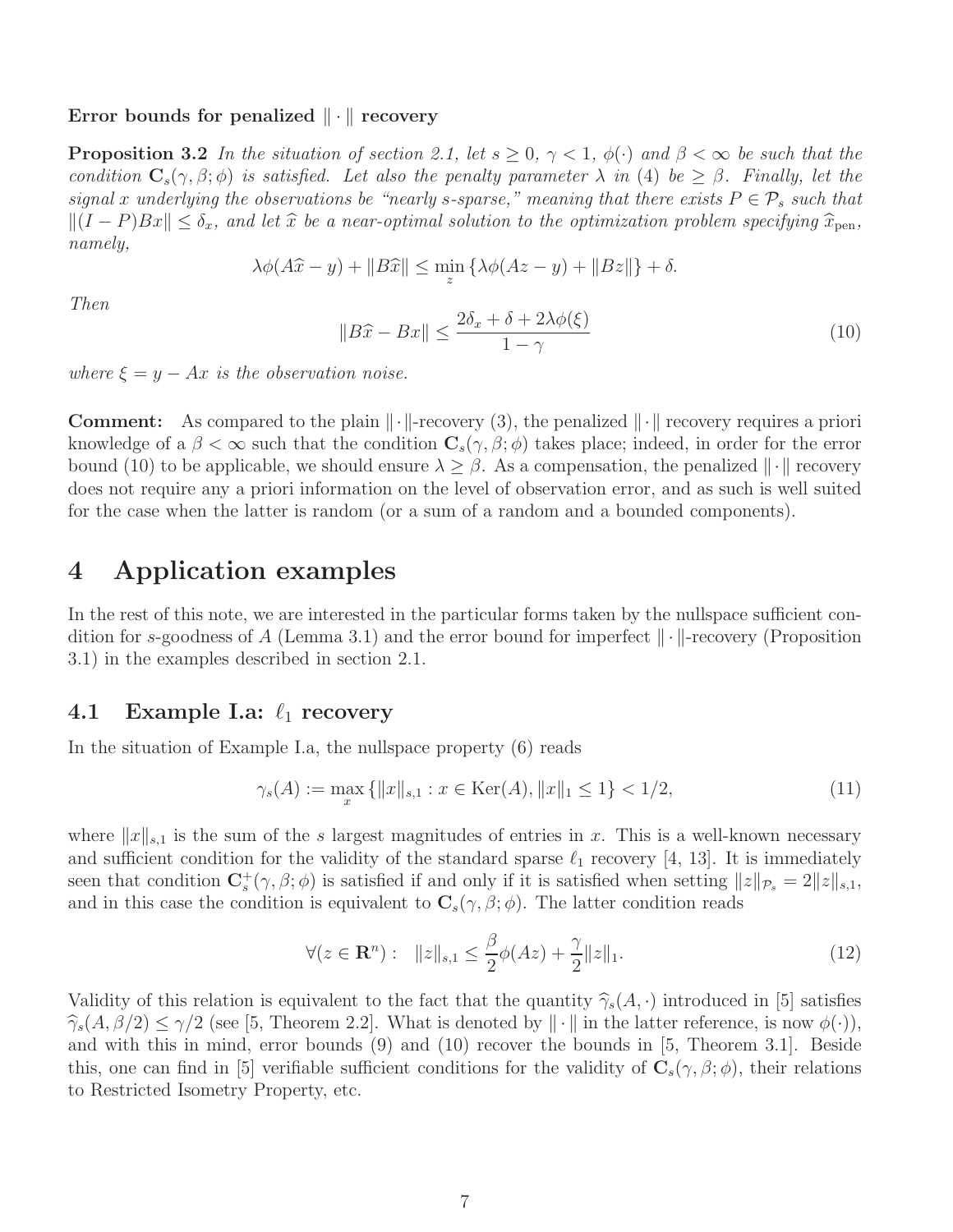## 4.2 Example I.b: Group  $\ell_1$  recovery

In the situation of Example I.b, given a positive real s, let us define the norm  $\pi_s(\cdot)$  on  $\mathbb{R}^K$  as

$$
\pi_s(u) = 2 \max_{\eta} \left\{ \sum_{\ell=1}^K \eta_\ell |u_\ell| : \eta_\ell \in \{0,1\} \,\forall \ell, \ \sum_{\ell=1}^K \chi_\ell \eta_\ell \leq s \right\},\,
$$

and let  $\|\cdot\|_{1,s}$  be the norm on E given by

$$
||w||_{1,s} = \pi_s([[w^1||_{(1)}; ||w^2||_{(2)}; ...; ||w^K||_{(K)}]).
$$

Observe that for every  $z \in X$  and every  $P = P_I \in \mathcal{P}_s$  we have

$$
||P Bz|| + ||Bz|| - ||\overline{P}Bz|| = \sum_{\ell \in I} ||(Bz)^{\ell}||_{(\ell)} + \sum_{\ell=1}^{K} ||(Bz)^{\ell}||_{(\ell)} - \sum_{\ell \notin I} ||(Bz)^{\ell}||_{(\ell)}
$$
  
= 
$$
2 \sum_{\ell \in I} ||(Bz)^{\ell}||_{(\ell)} \le ||Bz||_{1,s},
$$

where the concluding  $\leq$  is given by  $P_I \in \mathcal{P}_s$ , so that  $\sum_{\ell \in I} \chi_{\ell} \leq s$ . Thus, with  $\|\cdot\|_{\mathcal{P}_s}$  set to  $\|\cdot\|_{1,s}$ the condition (7) is satisfied. We have arrived at the following

**Proposition 4.1** In the situation of Example I.b, for every positive reals s,  $\beta$ ,  $\gamma$ , the condition

$$
\forall z \in X: \quad \|Bz\|_{1,s} \le \beta \phi(Az) + \gamma \|Bz\| \tag{13}
$$

is sufficient for the validity of  $C_s^+(\gamma, \beta; \phi)$ , and thus — for the validity of  $C_s(\gamma, \beta; \phi)$ . As a result, condition (13) with  $\gamma < 1$  is sufficient for s-goodness of A and for the applicability of the error bounds (9) and (10).

A verifiable sufficient condition for (13) Condition (13) is difficult to verify. We are about to present a verifiable sufficient condition for the validity of (13) inspired by [8]. For a linear map  $Q^{k\ell}: \mathbf{R}(V_{\ell}) \to \mathbf{R}(V_k)$ , let  $||Q^{k\ell}||_{(\ell k)}$  be the norm of the map induced by the norms  $|| \cdot ||_{(\ell)}$  and  $|| \cdot ||_{(k)}$ on the argument and the image spaces:

$$
||Q^{k\ell}||_{(\ell k)} = \max_{u} \{||Q^{k\ell}u||_{(k)} : ||u||_{(\ell)} \leq 1\}.
$$

Let also N be the dimension of E, and let  $n_1, ..., n_K$  be the cardinalities of  $V_1, ..., V_K$ , so that E can be identified with  $\mathbf{R}^{N} = \mathbf{R}^{n_1} \times ... \times \mathbf{R}^{n_K}$ . For an  $N \times N$  matrix W, let  $W^{k\ell}$  be the  $n_k \times n_{\ell}$  blocks of W associated with the direct product representation  $\mathbb{R}^{n_1} \times ... \times \mathbb{R}^{n_K}$  of  $\mathbb{R}^N$ , and let  $\Omega[W]$  be the  $K \times K$  matrix with the entries  $\Omega_{k\ell} = ||W^{k\ell}||_{(\ell k)}, 1 \leq k, \ell \leq K.$ 

**Proposition 4.2** In the situation of Example I.b, given  $\gamma > 0$ , let  $m \times N$  matrix H and  $N \times N$ matrix W satisfy the relations

(a) 
$$
B = WB + H^T A
$$
  
(b)  $\max_{\ell \le K} \pi_s (\text{Col}_{\ell}(\Omega[W])) \le \gamma,$  (14)

where  $Col_i(Q)$  is the j-th column of matrix Q. Then the relation (13) holds true with

$$
\beta = \beta[H] := \max_{v \in \mathbf{R}^m} \{ ||H^T v||_{1,s} : \phi(v) \le 1 \}.
$$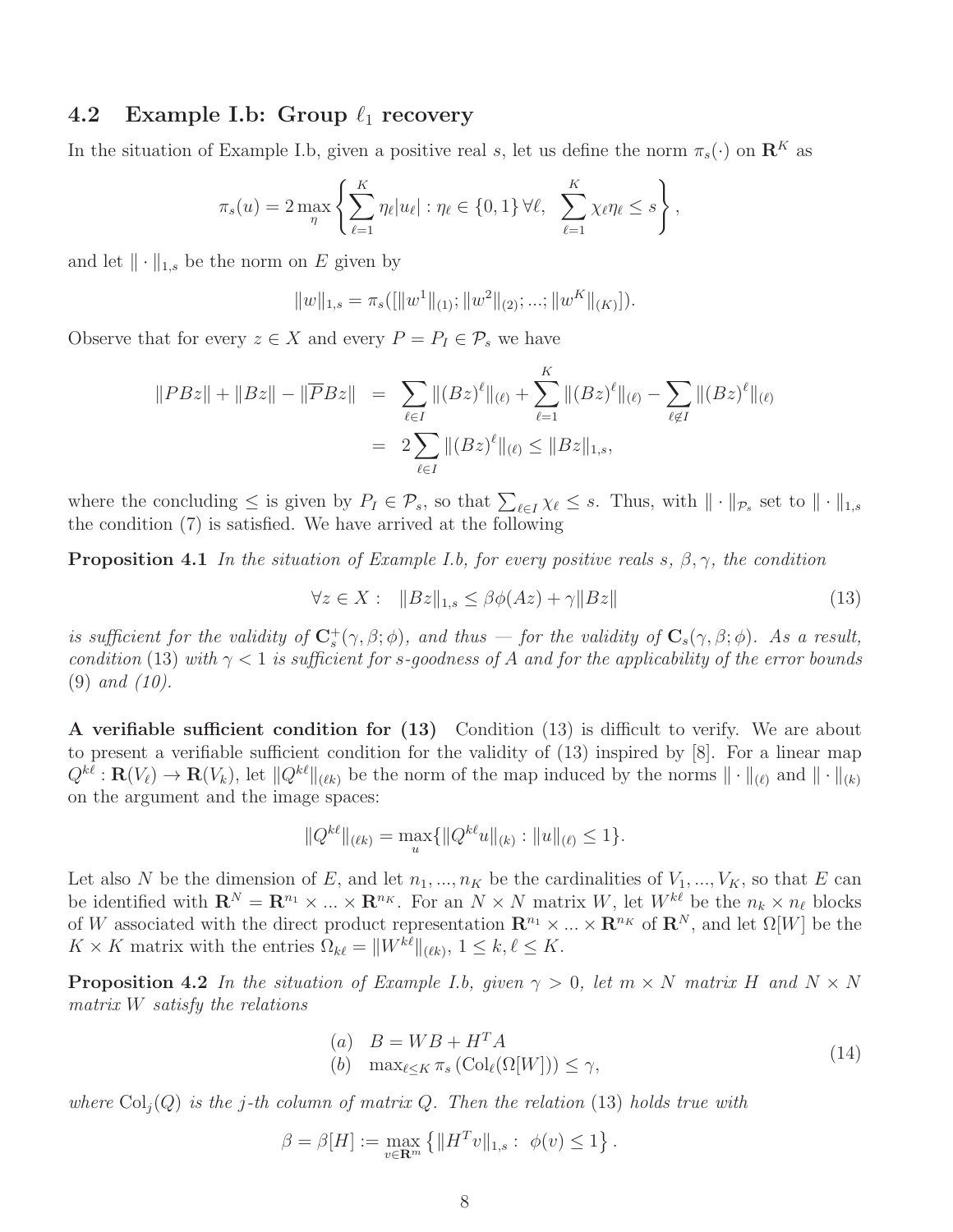**Proof.** Let  $z \in X$ . Under the premise of the proposition, we have

$$
(Bz)^k = (WBz)^k + (H^T Az)^k = \sum_{\ell=1}^K W^{k\ell} (Bz)^{\ell} + (H^T Az)^k
$$
  
\n
$$
\Rightarrow ||(Bz)^k||_{(k)} \le \sum_{\ell=1}^K ||W^{k\ell}||_{(\ell k)} ||(Bz)^{\ell}||_{(\ell)} + ||(H^T Az)^k||_{(k)}
$$
  
\n
$$
\Rightarrow [||(Bz)^1||_{(1)}; \dots; ||(Bz)^K||_{(K)}] \le \sum_{\ell=1}^K ||(Bz)^{\ell}||_{(\ell)} \text{Col}_{\ell}(\Omega[W]) + [||(H^T Az)^1||_{(1)}; \dots; ||(H^T Az)^K||_{(K)}]
$$
  
\n
$$
\Rightarrow ||Bz||_{1,s} \le ||Bz|| \max_{\ell \le K} \pi_s (\text{Col}_{\ell}(\Omega[W])) + ||H^T Az||_{1,s}
$$

and the desired conclusion follows.

Discussion The sufficient condition for the validity of (13) stated in Proposition 4.2 reduces to solving a system of convex constrains in matrix variables  $H, W$  and scalars  $\gamma$ ,  $\beta$ , namely,

$$
B = WB + HTA, \quad \pi_s \left( \text{Col}_{\ell}(\Omega[W]) \right) \le \gamma \ \forall \ell, \ \ \Psi_s(H) := \max_{v: \phi(v) \le 1} \| H^T v \|_{1,s} \le \beta. \tag{15}
$$

 $\Box$ 

This system, although convex, still can be difficult to process, since the convex functions  $\|W^{k\ell}\|_{(\ell k)}$ ,  $\pi_s(\cdot)$  and  $\Psi_s(H)$  can be difficult to compute. In such a case, one can replace these functions with their efficiently computable upper bounds (for details, "solvable cases," etc., in the case of  $\chi_{\ell} \equiv 1$ see [8]). For instance, (15) is computationally tractable when

- all norms  $\|\cdot\|_{(\ell)}$  are either  $\ell_1$ , or  $\ell_\infty$ , or  $\ell_2$  norms (this makes the matrix  $\Omega[W]$  efficiently computable);
- in appropriate scale, all weights  $\chi_{\ell}$  are integers from a once for ever fixed (or polynomially growing with problem's sizes) range, which makes the norm  $\pi_s$  efficiently computable. Note that one can always replace  $\pi_s$  with a reasonably tight upper bound on  $\pi_s$ , specifically, the norm

$$
\widehat{\pi}_s(u) = 2 \max_{\eta} \left\{ \sum_{\ell=1}^K \eta_\ell |u_\ell| : 0 \le \eta_\ell \le \min[1, \text{Floor}(s/\chi_\ell)] \,\forall \ell, \, \sum_{\ell=1}^K \chi_\ell \eta_\ell \le s \right\};
$$

•  $\phi(\cdot)$  is the  $\ell_1$  norm.

The last assumption is indeed restrictive. It, however, is responsible solely for the tractability of the constraint  $\Psi_s(H) := \max_{v:\phi(v)\leq 1} ||H^T v||_{1,s} \leq \beta$ , and is crucial only if one's objective is to compute an upper bound on  $\beta$ . On the other hand, it is of primary importance to ensure  $\gamma < 1$ , since otherwise Proposition 3.1 provides no error bound at all.

Finally, we refer the reader to [8] for details on relationship of the derived conditions with block-RIP and other sufficient conditions used in the Compressive Sensing literature.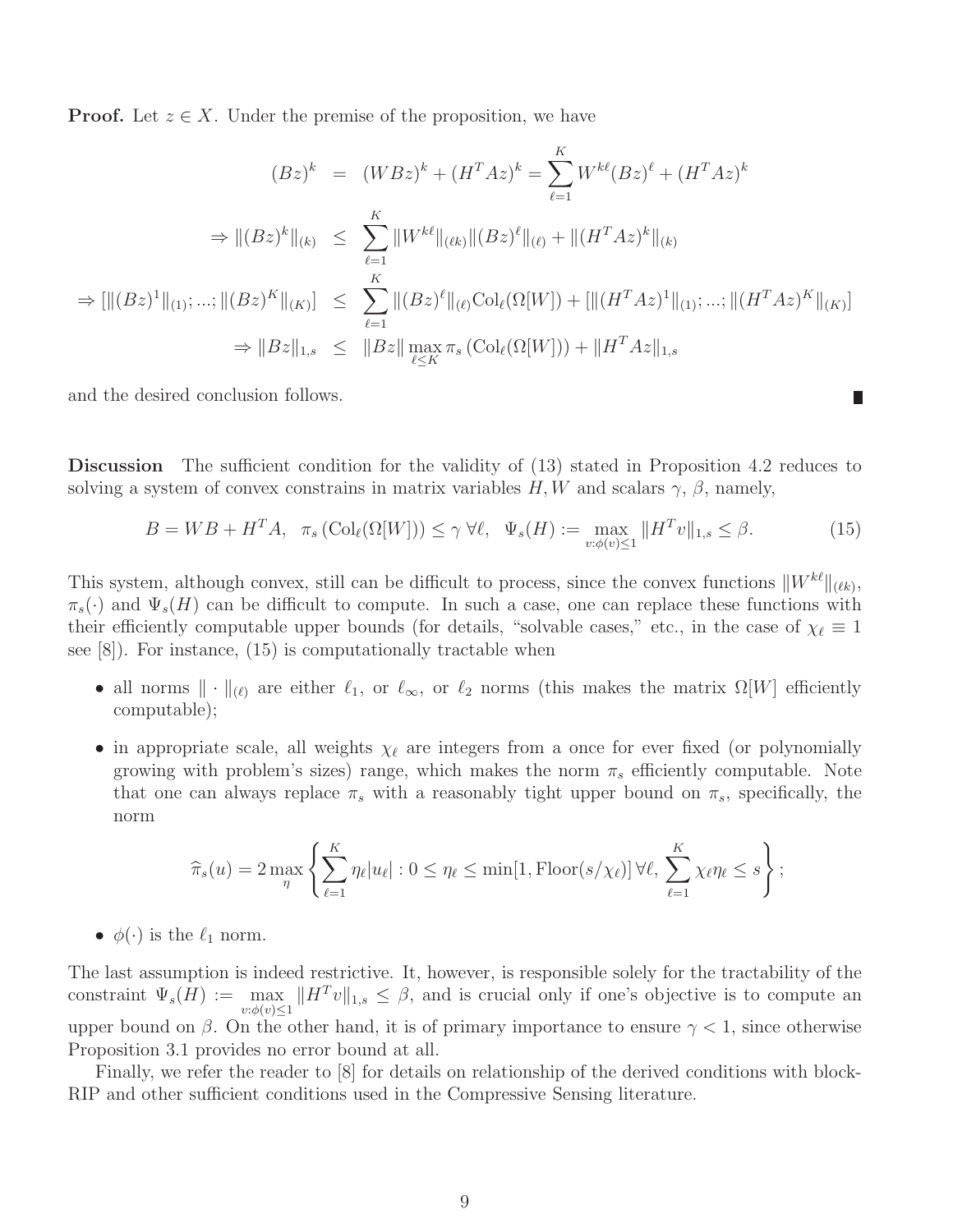### 4.3 Example II: Nuclear norm recovery

For a  $p \times q$  matrix z with  $p \geq q$ , let

$$
\Sigma_k(z) = \sum_{i=1}^k \sigma_i(z), \ 1 \leq k \leq q.
$$

Observe that in the situation of Example II, where  $B$  is the identity, and the sparsity parameter  $s$ can be w.l.o.g. restricted to be a nonnegative integer, we have (everywhere in this section,  $\|\cdot\|$  is the nuclear norm).

$$
\forall (z \in \mathbf{R}^{p \times q}, P \in \mathcal{P}_s): \quad ||P(z)|| \leq \Sigma_s(z), \quad ||\overline{P}(z)|| \geq ||z|| - \Sigma_{2s}(z).
$$

Indeed, let  $P \in \mathcal{P}_s$ , so that  $\text{Rank}(P_{\text{left}}) \leq s$  and  $\text{Rank}(P_{\text{right}}) \leq s$ . Then  $||P(z)|| = ||P_{\text{left}} z P_{\text{right}}|| \leq$  $\Sigma_s(z)$  by the Singular Value Interlacement Theorem. Since the matrix  $\overline{P}(z)$  differs from z by matrix of rank at most 2s, by the same Singular Values Interlacement Theorem we have  $\sigma_i(\overline{P}(z)) \geq \sigma_{i+2s}(z)$ , whence  $\|\overline{P}(z)\| \geq \|z\| - \Sigma_{2s}(z)$ .

We have arrived at the following

Proposition 4.3 In the situation of Example II, the norm

$$
||z||_{\mathcal{P}_s} := \Sigma_s(z) + \Sigma_{2s}(z)
$$

on  $X = E = \mathbb{R}^{p \times q}$  satisfies the condition (7.a), so that the condition

$$
\forall z \in \mathbf{R}^{p \times q} : \ \Sigma_s(z) + \Sigma_{2s}(z) \le \beta \phi(Az) + \gamma \|z\| \tag{16}
$$

is sufficient for the validity of  $C_s^+(\gamma, \beta; \phi)$ , and thus — for the validity of  $C_s(\gamma, \beta; \phi)$ . As a result, condition (16) with  $\gamma$  < 1 is sufficient for s-goodness of A and for applicability of the error bounds (9) and (10).

Clearly there is a gap between the above sufficient condition and the necessary nullspace condition for exact low-rank matrix recovery, which is

$$
2\Sigma_s(z) < ||z|| \quad \text{ for all } z \in \text{Ker}(A), \ z \neq 0.
$$

On the other hand our sufficient condition is stronger than, the only known to us, sufficient condition given in [10], which requires

$$
2\Sigma_{2s}(z) < \|z\| \quad \text{for all } z \in \text{Ker}(A), \ z \neq 0.
$$

A verifiable sufficient condition for (16) Following the same exposition scheme as in Examples I.a-b, it is now time to point out a verifiable sufficient condition for the validity of  $(16)$ . Let H be a linear map from  $X = \mathbb{R}^{p \times q}$  into  $\mathbb{R}^m$ , so that  $W = \text{Id} - H^*A$ , Id being the identity mapping on X, is a linear map from  $X$  into  $X$ . Assume that  $W$  satisfies the requirement

$$
\forall z \in X: \ \Sigma_s(Wz) + \Sigma_{2s}(Wz) \le \gamma ||z||; \tag{17}
$$

we claim that then (16) holds true with

$$
\beta = \beta[H] = \max_{v} \left\{ \Sigma_s(H^*v) + \Sigma_{2s}(H^*v) : \phi(v) \le 1 \right\}.
$$
 (18)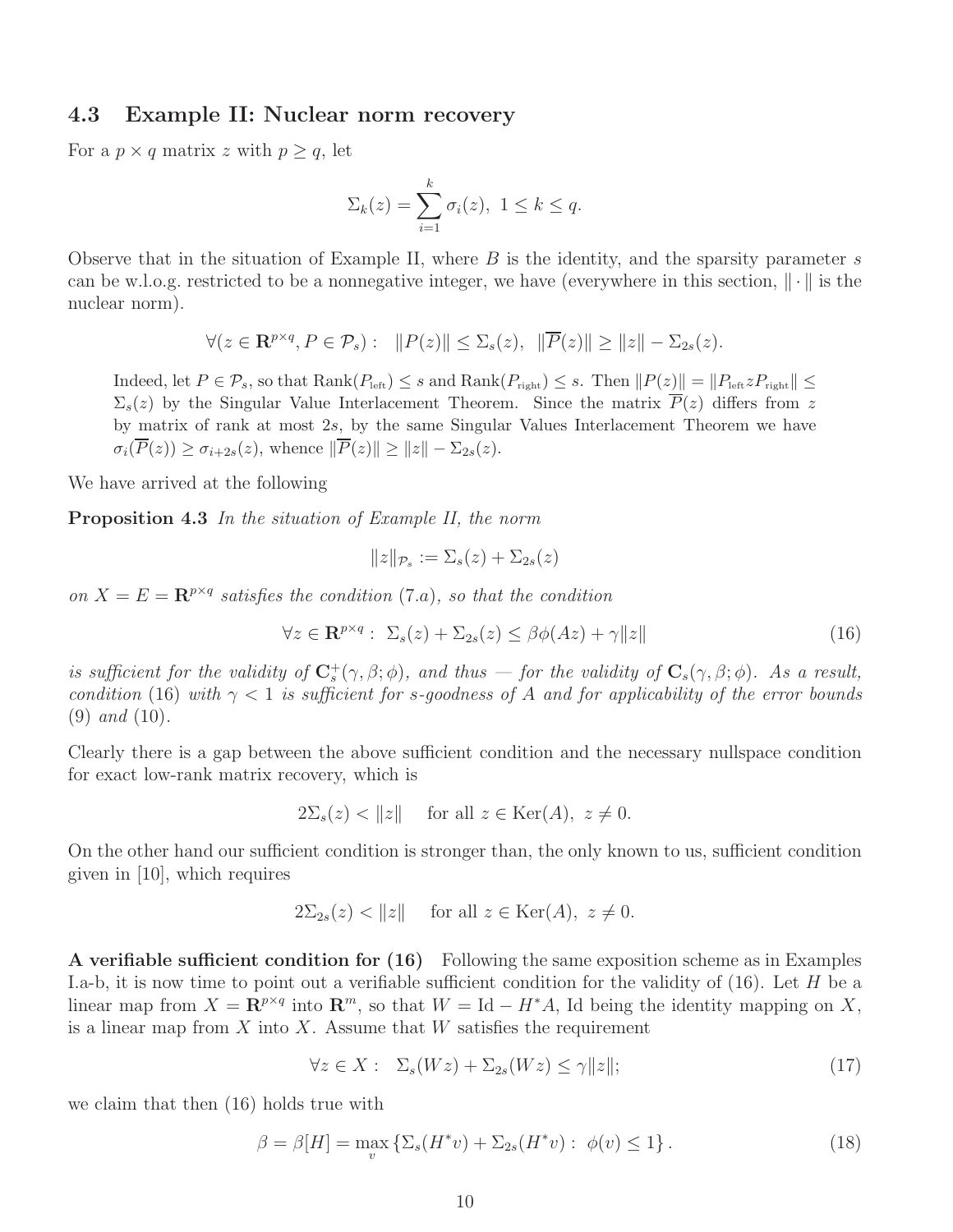Indeed, let  $z \in X$ . Assuming (17), and setting  $\pi(w) = \Sigma_s(w) + \Sigma_{2s}(w)$ ,  $w \in \mathbb{R}^{p \times q}$ , we have

$$
\pi(z) = \pi(Wz + H^*Az) \le \pi(Wz) + \pi(H^*Az) \le \gamma ||z|| + \beta[H]\phi(Az)
$$

as required in (16).

The question is, how to efficiently certify the validity of  $(17)$ . The proposed answer is as follows. Note that

$$
\Sigma_k(w) = \max_h \{ \text{Tr}(wh^T) : ||h|| \le k, ||h||_{2,2} \le 1 \},
$$

therefore (17) is exactly

$$
\gamma \ge \text{Opt}[W] := \max_{z \in \mathbf{R}^{p \times q}} \left\{ \sum_s (Wz) + \sum_{2s} (Wz) : ||z|| \le 1 \right\}
$$
  
= 
$$
\max_{u,v,z \in \mathbf{R}^{p \times q}} \left\{ \text{Tr}([Wz][u + v]^T) : ||z|| \le 1, ||u|| \le s, ||u||_{2,2} \le 1, \atop ||v|| \le 2s, ||v||_{2,2} \le 1 \right\}.
$$

Now,

$$
\text{Tr}([Wz]h^T) = \sum_{i,j=1}^{pq} (\Theta[W])_{ij} (h^T \otimes z)_{ij},
$$

where  $\Theta[W]$  is a properly defined *linear in* W  $pq \times pq$  matrix, and  $\otimes$  is the Kronecker product; in other words  $h^T \otimes z$  is the  $pq \times pq$  matrix with  $p \times q$  blocks  $[h^T \otimes z]^{\mu\nu} = h_{\nu\mu}z$ ,  $1 \le \mu \le q$ ,  $1 \le \nu \le p$ . We conclude that

$$
Opt[W] \leq \max_{\mathcal{U}, \mathcal{V}} \left\{ \sum_{i,j=1}^{pq} (\Theta[W])_{ij} [\mathcal{U}_{ij} + \mathcal{V}_{ij}] : \ \mathcal{U} \in \mathbf{Z}_s, \ \mathcal{V} \in \mathbf{Z}_{2s} \right\},
$$

where

$$
\mathbf{Z}_{k} = \left\{ h^{T} \otimes w \in \mathbf{R}^{pq \times pq} \middle| h \in \mathbf{H}_{k} = \{ h \in \mathbf{R}^{p \times q} : ||h|| \leq k, ||h||_{2,2} \leq 1 \} \right\}.
$$

When replacing  $\mathbf{Z}_k$  with a computationally tractable set  $\mathbf{Z}_k^* \supseteq \mathbf{Z}_k$  and setting

$$
\overline{\text{Opt}}[W] = \max_{\mathcal{U}, \mathcal{V}} \left\{ \sum_{i,j=1}^{pq} (\Theta[W])_{ij} [\mathcal{U}_{ij} + \mathcal{V}_{ij}] : \ \mathcal{U} \in \mathbf{Z}_s^*, \ \mathcal{V} \in \mathbf{Z}_{2s}^* \right\},\tag{19}
$$

we obtain an efficiently computable convex in W upper bound on  $\mathrm{Opt}[W]$ , so that the efficiently computable convex constraint

$$
\overline{\text{Opt}}[W] \le \gamma \tag{20}
$$

implies the validity of (17). We are about to point out two computationally tractable convex relaxations  $\mathbf{Z}_{k}^{*} \supset \mathbf{Z}_{k}$  of the sets  $\mathbf{Z}_{k}$ .

Our first observation is as follows: since the singular values of  $h^T \otimes z$  are pairwise products of singular values of  $h$  and  $z$ , the set

$$
\mathbf{U}_k = \{ \mathcal{U} \in \mathbf{R}^{pq \times pq} : ||\mathcal{U}|| \leq k, ||\mathcal{U}||_{2,2} \leq 1 \}
$$

contains  $\mathbf{Z}_k$ , so that we can set  $\mathbf{Z}_k^* = \mathbf{U}_k$ . As a result, the efficiently computable convex constraint

$$
\overline{\text{Opt}}[\text{Id} - H^*A] \le \gamma \tag{21}
$$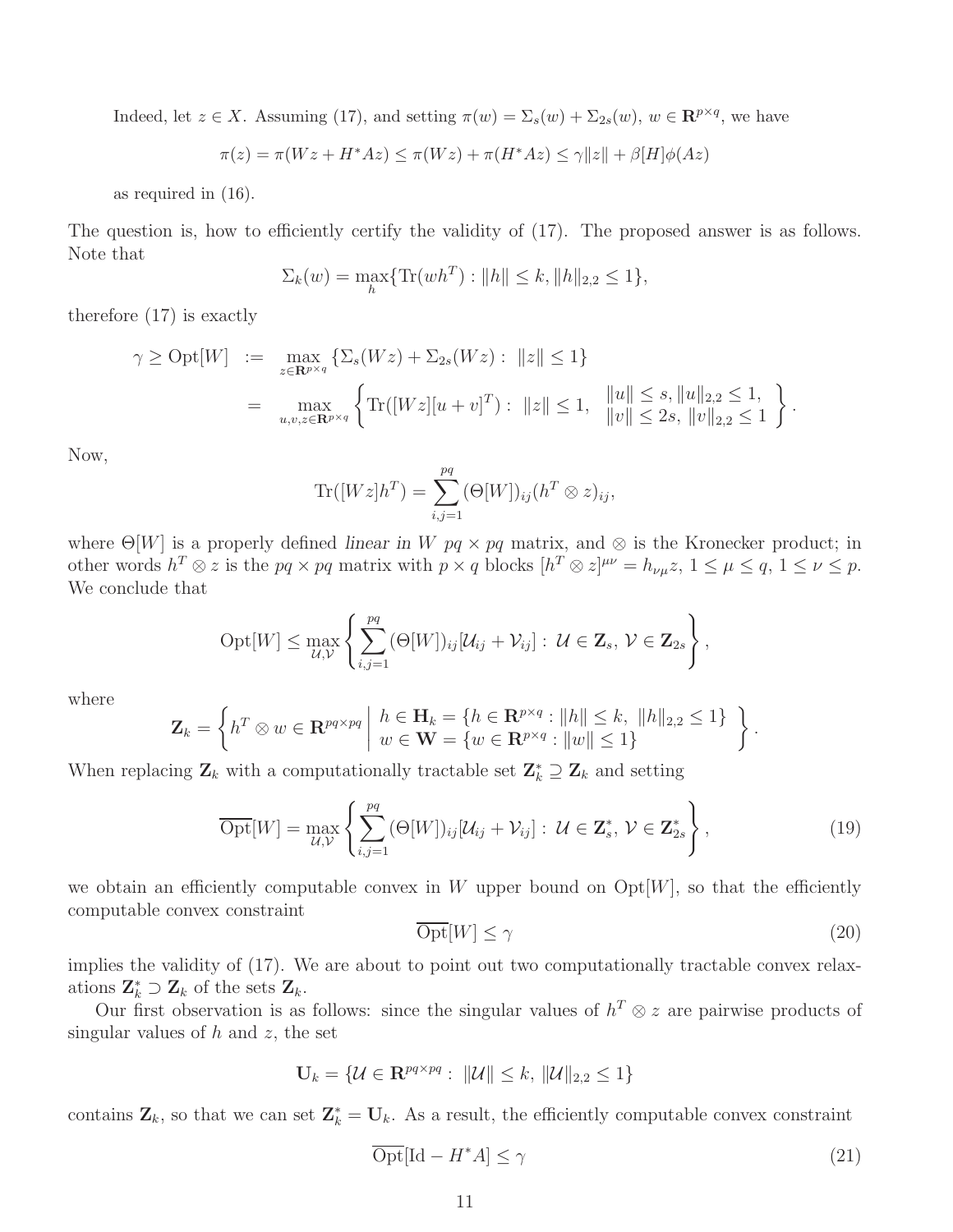on the matrix variable H, where  $\overline{\text{Opt}}$  is given by (19) with  $\mathbf{Z}_k^* = \mathbf{U}_k$ , is a verifiable sufficient condition for the validity of (17).

Unfortunately, the sufficient condition in (21) is really poor. Note that in the context of Compressive Sensing, the only interesting case is the one of  $\gamma < 1$ . We are about to show that (21) can certify the validity of (17) with  $\gamma$  < 1 only in extreme cases:

Proposition 4.4 In the situation in question, it holds

$$
\overline{\text{Opt}}[\text{Id} - H^*A] \ge \min\left[2s\sqrt{\frac{\dim(\text{Ker}(A))}{pq}}, \sqrt{\dim(\text{Ker}(A))}\right].\tag{22}
$$

In other words, when the dimension of  $\text{Ker}(A)$  is of order of the dimension pq of X, our verifiable sufficient condition for the validity of the nuclear norm recovery can certify s-goodness of A only for  $s = O(1)$ .

The proof of the proposition is provided in the appendix.

In fact, the tractable convex relaxations  $\mathbf{Z}_k \mapsto \mathbf{U}_k$  underlying the condition (21) can be improved, resulting in a weakened form of (21). Specifically, let  $M'[h, w] = h \otimes w \in \mathbb{R}^{p^2 \times q^2}$ . Obviously, if  $M[h, w] = h^T \otimes w$ , then  $M'[h, w] = \mathcal{M}'(M[h, w])$  for certain linear map  $\mathcal{M}' : \mathbb{R}^{pq \times pq} \to \mathbb{R}^{p^2 \times q^2}$ induced by an appropriate  $p^2 \times q^2$  rearrangement of the entries in a  $pq \times pq$  matrix. Using again the fact that the singular values of  $h \otimes w$  are the pairwise products of the singular values of h and w we conclude that the set

$$
\mathbf{V}_k = \{ \mathcal{U} \in \mathbf{U}_k : ||\mathcal{M}'(\mathcal{U})|| \leq k, ||\mathcal{M}'(\mathcal{U})||_{2,2} \leq 1 \}
$$

contains  $\mathbf{Z}_k$ . Further, let  $f(h) = Col(h^T) = [\text{Row}_1(h)^T; ...; \text{Row}_p(h)^T]$ , where  $\text{Row}_i(h)$  is the *i*-th row of h; let also  $g(w) = \text{Col}(w) = [\text{Col}_1(w), ..., \text{Col}_q(w)]$ , where  $\text{Col}_i(w)$  is the j-th column of w. Let us denote  $M''[h, w] = f(h)g(w)^T$ . It is immediately seen that  $M''[h, w] = \mathcal{M}''(M[h, w])$  for certain linear mapping  $\mathcal{M}''$ :  $\mathbb{R}^{pq \times pq} \to \mathbb{R}^{pq \times pq}$  induced by an appropriate permutation of the entries in a  $pq \times pq$  matrix. Furthermore,

$$
\max_{h,w} \left\{ \|M''[h,w]\| \ \middle| \ \begin{array}{l} h \in \mathbf{H}_k = \{h \in \mathbf{R}^{p \times q} : \|h\| \le k, \|h\|_{2,2} \le 1\}, \\ w \in \mathbf{W} = \{w \in \mathbf{R}^{p \times q} : \|w\| \le 1\} \end{array} \right\} \le \sqrt{k}.
$$

Indeed, since the mapping  $[h, w] \to M''[h, w]$  is bilinear, and  $\mathbf{H}_k$  and W are convex, it suffices to verify that whenever h is an extreme point of  $H_k$  and w is the extreme point of W, we have  $\|M''[h,w]\| \leq \sqrt{k}$ . To this end note that an extreme point h of  $\mathbf{H}_k$  is of the form  $\sum_{\ell=1}^k h^{\ell} =$  $\sum_{\ell=1}^k a^{\ell} [b^{\ell}]^T$  with unit mutually orthogonal vectors  $a^{\ell} \in \mathbb{R}^p$  and unit mutually orthogonal vectors  $b^{\ell} \in \mathbb{R}^{q}$ , while an extreme point w of **W** is of the form  $ab^{T}$  with unit vectors  $a \in \mathbb{R}^{p}$ and  $b \in \mathbf{R}^q$ . By the definition of  $M''[h, w]$  we get

$$
M''[h, w] = f(h)g(w)^T = \left[\sum_{\ell=1}^k f(h^{\ell})\right]g^T,
$$

where  $f(h^{\ell}) = [a_1^{\ell}b^{\ell};...;a_p^{\ell}b^{\ell}]$  and  $g(w) = [ab_1;...;ab_q]$ . We see that  $f(h^{\ell})$  are mutually orthogonal unit pq-dimensional vectors, and  $g(w)$  is a unit pq-dimensional vector, so that M'' is a rank 1 matrix with the maximal singular value  $\sqrt{k}$ . Thus,  $||M''[h, w]|| \leq \sqrt{k}$ , as claimed.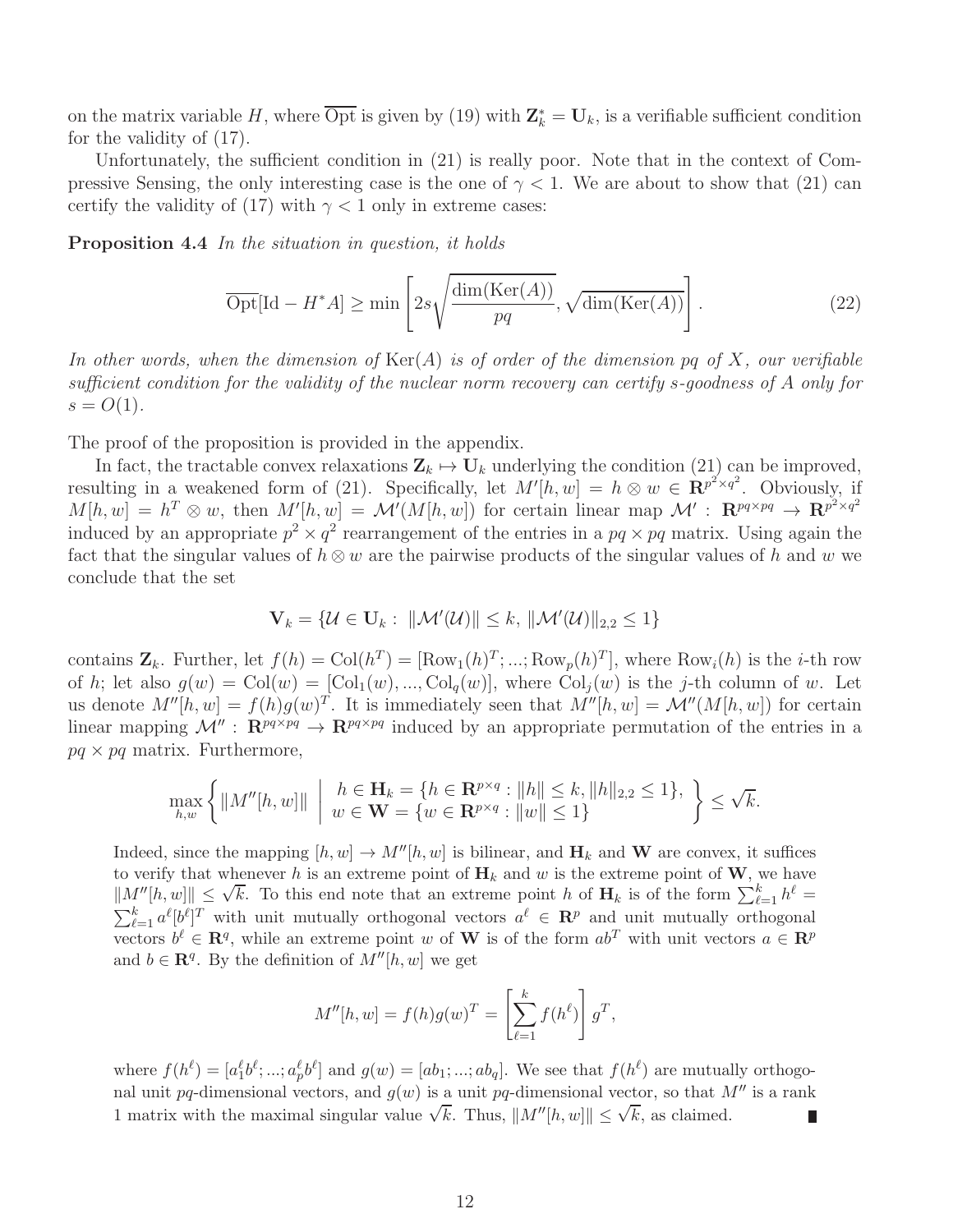Let now

$$
\mathbf{Z}_{k}^{*} = \left\{ \mathcal{U} \in \mathbf{V}_{k} : ||\mathcal{M}''(\mathcal{U})|| \leq \sqrt{k} \right\} \n= \left\{ \mathcal{U} \in \mathbf{R}^{pq \times pq} \: \middle| \: ||\mathcal{U}|| \leq 1, \, ||\mathcal{U}||_{2,2} \leq 1; \, ||\mathcal{M}'(\mathcal{U})||_{2,2} \leq 1; \, \right\}.
$$

We conclude from the above that  $\mathbf{Z}_k^*$  is a convex set which cointains  $\mathbf{Z}_k$  and is contained in  $\mathbf{U}_k$ . Thus the function

$$
Opt^*[W] = \max_{\mathcal{U},\mathcal{V}} \left\{ \sum_{i,j=1}^{pq} (\Theta[W])_{ij} [\mathcal{U}_{ij} + \mathcal{V}_{ij}] : \ \mathcal{U} \in \mathbf{Z}_s^*, \ \mathcal{V} \in \mathbf{Z}_{2s}^* \right\}
$$

is an efficiently computable upper bound on  $\mathrm{Opt}[W]$  which is  $\leq \overline{\Omega}[W]$ . We arrive at

**Proposition 4.5** If  $\widehat{\beta}[H]$  is an efficiently computable convex in H upper bound on  $\beta[H]$ , then solvability of the system of efficiently computable convex constraints

$$
Opt^*[Id - H^*A] \le \gamma, \ \widehat{\beta}[H] \le \beta
$$

in matrix variable H,  $\beta$  and  $\gamma$  being parameters, is a verifiable sufficient condition for the validity of  $(16).$ 

Discussion Though we do not know at this point whether the verifiable condition of Proposition 4.5 for the validity of (16) still obeys the "limits of performance" of Proposition4.4, numerical experiments show that the computationally tractable set  $\mathbb{Z}_k^*$  is a proper subset of  $\mathbf{U}_k$ . Moreover, no one of the constraints in the description of  $\mathbf{Z}_{k}^{*}$  is redundant, meaning that dropping any one of them can strictly increase the solution set. At the moment  $Z_k^*$  is the smallest computationally tractable relaxation of  $\mathbf{Z}_k$  known to us.

Note that the verifiable sufficient conditions we have presented for Examples I.a-b can certify s-goodness of a sensing map for s as large as  $O(\sqrt{m})$  (for details, see [5, 8]). On the other hand, it should be noted that not so good (or even really bad, as in the case of verifiable condition (21)) "limits of performance" of our verifiable sufficient conditions for the validity of sparsity/low rank oriented recovery do not automatically mean that these conditions are of small or no interest. The point is that the recovery in question makes perfect sense also in the case when the observations are not "deficient", that is, the sensing map A has the trivial kernel  $\{0\}$ . Since such an A can be poorly conditioned, the question of how well can we recover (representations of) sparse/low rank signals remains nontrivial and important even in this "fully observable" case. Here our verifiable sufficient conditions, at least in the case of  $B = Id$ , can certify the validity of, say,  $\mathbf{C}_{s}^{+}(1/2, \beta, \phi)$  for all s and all  $\beta \geq \beta(s)$ , with some efficiently computable  $\beta(s)$ , and thus we can efficiently upper-bound the recovery errors as functions of signal's sparsity.

# References

- [1] Candes, E., Recht, B., "Exact matrix completion via convex optimization" *Foundations of Computational Mathematics* 9:6 (2009), 717–772.
- [2] Candes, E., Recht, B., "Simple bounds for low-complexity model reconstruction" *Mathematical Programming Ser. A* 0025-5610 (2012), 1–13.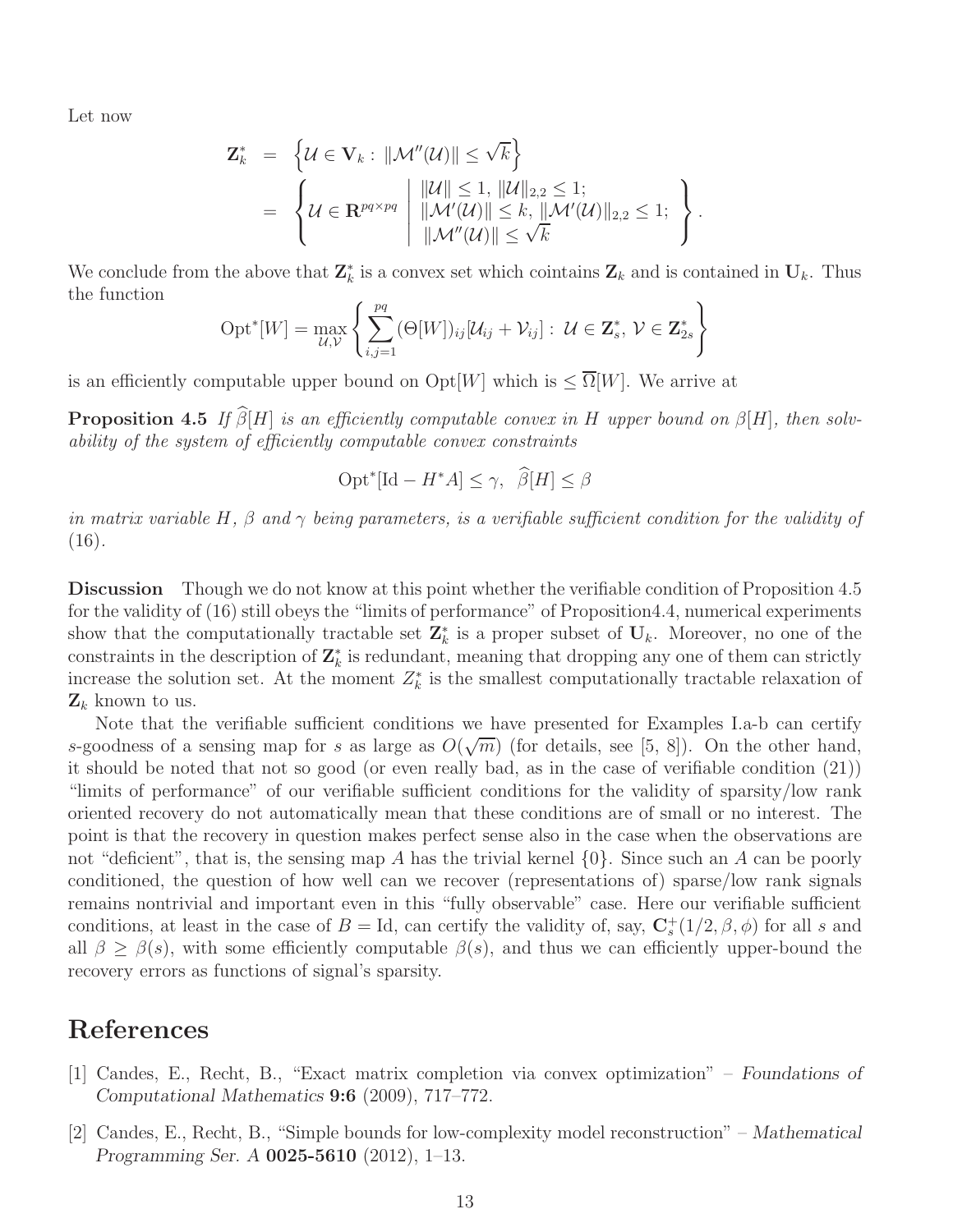- [3] Candes, E., Tao, T., "The power of convex relaxation: Near-optimal matrix completion" *IEEE Trans. Inform. Theory* 56:5 (2009), 2053–2080.
- [4] Donoho, D., Huo, X., "Uncertainty principles and ideal atomic decomposition" *IEEE Trans. Inf. Theory* 47:7 (2001), 2845–2862.
- [5] Juditsky, A., Nemirovski, A. "On Verifiable Sufficient Conditions for Sparse Signal Recovery via L<sup>1</sup> Minimization" – *Mathematical Programming Ser. B* 127 (2011), 57–88.
- [6] Juditsky, A., Kılınç Karzan, F., Nemirovski, A., "Verifiable conditions of  $\ell_1$ -recovery of sparse signals with sign restrictions" – *Mathematical Programming Ser. B* 127 (2011), 89–122.
- [7] Juditsky, A., Nemirovski, A. "Accuracy guarantees for ℓ<sup>1</sup> recovery" *IEEE Transactions on Information Theory* 57:12 (2011), 7818–7839.
- [8] Juditsky, A., Kılınç Karzan, F., Nemirovski, A., Polyak, B. (2011), "Accuracy Guarantees for  $\ell_1$ recovery of block-sparse signals" – submitted to *Annals of Statistics*, E-print: http://www.arxiv.org/PS cache/arxiv/pdf/1111/1111.2546v1.pdf For abbreviated version, see Juditsky, A., Kılınç Karzan, F., Nemirovski, A., Polyak, B.T., "On the accuracy of  $\ell_1$  filtering of signals with block-sparse structure" – in: J. Shawe-Taylor, R.S. Zemel, P. Bartlett, F. Pereira, K.Q. Weinberger, Eds. *Advances in Neural Information Processing Systems 24* (2011), 1666-1674.
- [9] Kong, L., Tuncel, L., Xiu, N., "s-goodness for low-rank matrix recovery, translated from sparse signal recovery" E-print: www.optimization-online.org/DB FILE/2011/06/3063.pdf
- [10] Oymak, S., Mohan, K., Fazel, M., Hassibi, B., "A Simplified Approach to Recovery Conditions for Low-rank Matrices" – *Proc. Intl. Sympo. Information Theory (ISIT)*, Aug 2011.
- [11] Raghunandan H. Keshavan, Sewoong Oh, and Andrea Montanari. Matrix completion from a few entries. In ISIT09: Proceedings of the 2009 IEEE international conference on Symposium on Information Theory, pages 324328, Piscataway, NJ, USA, 2009. IEEE Press. ISBN 978-1-4244- 4312-3.
- [12] Recht, B., Fazel, M., Parrilo, P., "Guaranteed Minimum-Rank Solutions of Linear Matrix Equations via Nuclear Norm Minimization" – *SIAM Review* 52:3 (2010), 471–501.
- [13] Zhang, Y., A simple proof for recoverability of  $\ell_1$ -minimization: go over or under? Rice CAAM Department Technical Report TR05-09 (2005).

# A Proofs

## A.1 Proof of Proposition 3.1

Let  $P \in \mathcal{P}_s$  be such that  $||(I - P)Bx|| \leq \delta_x$ , and let  $\bar{w} = PBx$ ,  $\tilde{w} = Bx - PBx$ ,  $z = \hat{x} - x$ . We have

- (a)  $P\bar{w} = P^2 Bx = PBx = \bar{w}$  [since all  $P \in \mathcal{P}$  are projectors]
- (b)  $||B\hat{x}|| \leq Opt + \delta \leq ||Bx|| + \delta$  [since clearly  $Opt \leq ||Bx||$ ] (c)  $\phi(Az) \leq \phi(A\hat{x} - y) + \phi(y - Ax) \leq \epsilon + \delta_{\phi} + \epsilon = 2\epsilon + \delta_{\phi}$ (23)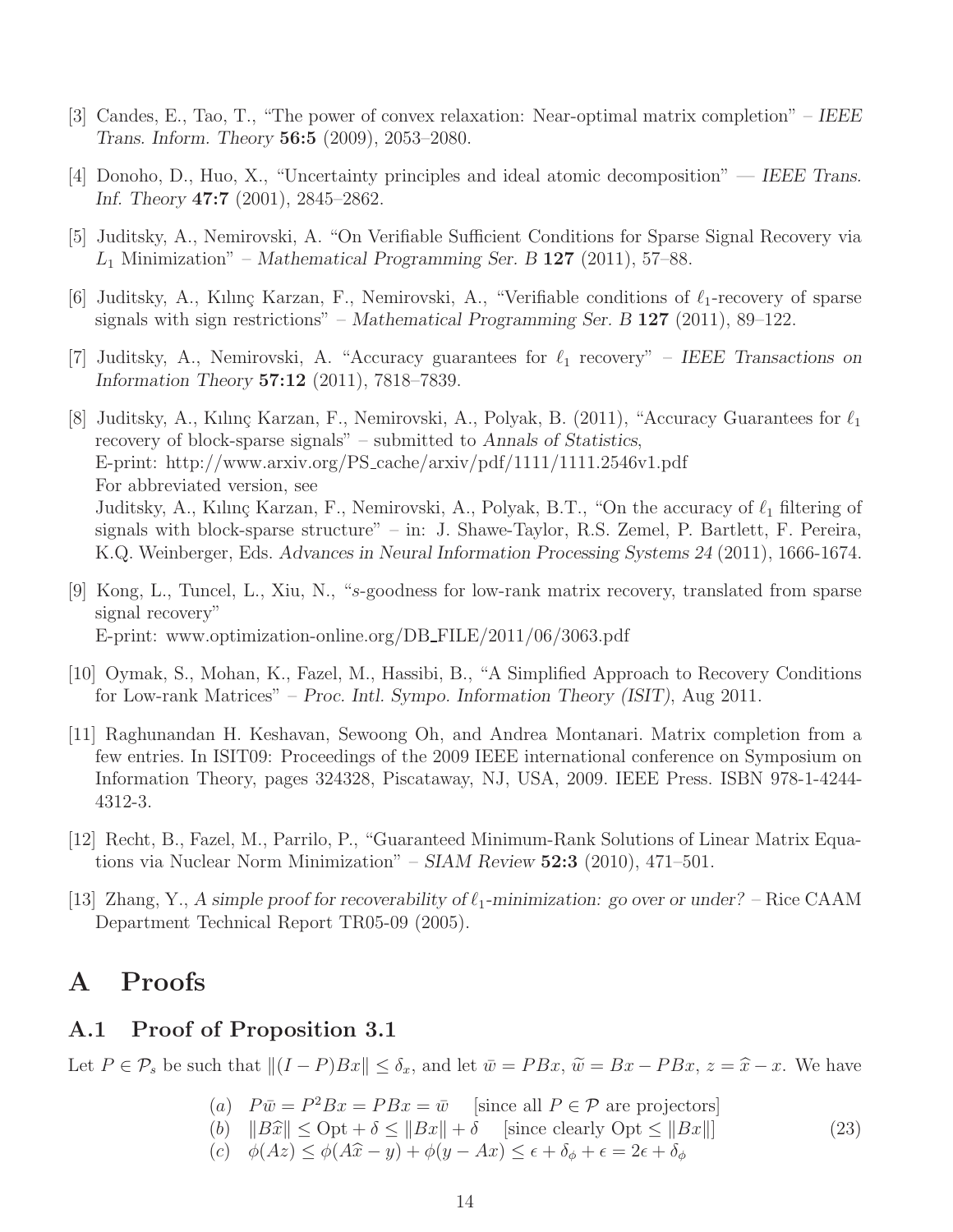We now have

$$
||Bx|| + \delta \ge ||B\widehat{x}|| = ||Bx + Bz|| = ||\overline{w} + \widetilde{w} + Bz|| \quad \text{[by (23.b)]}
$$
  
\n
$$
\ge ||\overline{w} + Bz|| - ||\widetilde{w}|| \quad \text{[by the triangle inequality]}
$$
  
\n
$$
\ge -||\widetilde{w}|| + ||\overline{w}|| + ||\overline{P}Bz|| - ||PBz|| \quad \text{[by (23.a) and Lemma 3.1]}
$$
  
\n
$$
\ge -||\widetilde{w}|| + ||\overline{w}|| + (1 - \gamma)||Bz|| - \beta \phi(Az) \quad \text{[by Cs(\gamma, \beta; \phi)].
$$

Thus,

$$
(1 - \gamma) \|Bz\| \le \|Bx\| + \delta - \|\bar{w}\| + \|\tilde{w}\| + \beta\phi(Az) \le \delta + 2\|\tilde{w}\| + \beta[2\epsilon + \delta_{\phi}]
$$
  
[by (23.c) and the triangle inequality; note that  $Bx = \bar{w} + \tilde{w}$ ]  

$$
\le \delta + 2\delta_x + \beta[2\epsilon + \delta_{\phi}] \quad \text{[since } \|\tilde{w}\| = \|Bx - PBx\| \le \delta_x],
$$

and (9) follows.

# A.2 Proof of Proposition 3.2

Let  $x, P \in \mathcal{P}_s$ ,  $\widehat{x}$  satisfy the premise of the proposition, and let  $z = \widehat{x} - x$ ,  $\xi = y - Ax$ . We have

$$
||B\hat{x}|| + \lambda \phi(A\hat{x} - y) \le ||Bx|| + \lambda \phi(Ax - y) + \delta,
$$
  

$$
\phi(A\hat{x} - y) = \phi(Az + Ax - y) \ge \phi(Az) - \phi(\xi),
$$

and we conclude that

$$
||B\hat{x}|| + \lambda \phi(Az) \le ||Bx|| + 2\lambda \phi(\xi) + \delta.
$$
\n(24)

 $\overline{\phantom{a}}$ 

 $\Box$ 

Further,

$$
||B\hat{x}|| = ||Bx + Bz|| = ||PBx + (I - P)Bx + Bz||
$$
  
\n
$$
\ge ||PBx + Bz|| - ||(I - P)Bx|| \text{ [by the triangle inequality]}
$$
  
\n
$$
\ge -||(I - P)Bx|| + ||PBx|| + ||\overline{P}Bz|| - ||PBz||
$$

(the latter inequality is (5) as applied with  $w = PBx$ ; note that  $P w = w$  due to  $P^2 = P$ ). Thus, when applying condition  $\mathbf{C}_s(\gamma,\beta;\phi),$  we obtain

$$
||B\hat{x}|| \ge -\delta_x + ||P Bx|| + (1 - \gamma)||Bz|| - \beta \phi(Az),
$$

and therefore

$$
-\delta_x + ||P Bx|| + (1 - \gamma)||Bz|| - \beta \phi(Az) + \lambda \phi(Az) \le ||B\widehat{x}|| + \lambda \phi(Az)
$$
  

$$
\le ||Bx|| + 2\lambda \phi(\xi) + \delta
$$

where the concluding  $\leq$  is due to (24). We come to

$$
(1 - \gamma) \|Bz\| \le \|Bx\| - \|P Bx\| + \delta_x + \underbrace{\left[\beta - \lambda\right]}_{\leq 0} \phi(Az) + 2\lambda \phi(\xi) + \delta
$$
  

$$
\le 2\delta_x + 2\lambda \phi(\xi) + \delta \text{ [the triangle inequality]}
$$

The resulting relation is nothing but (10).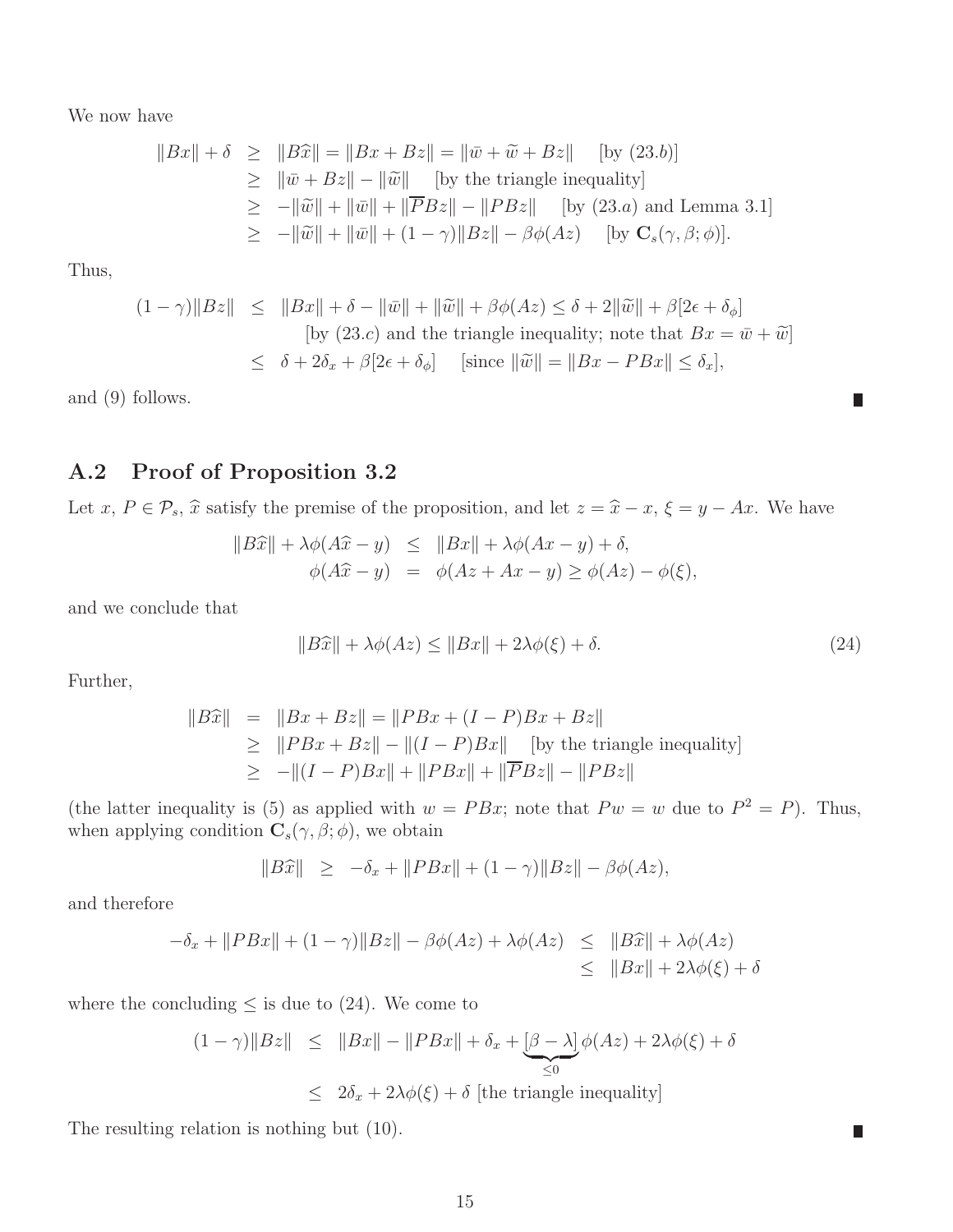### A.3 Proof of Proposition 4.4

Let us treat  $pq \times pq$  matrices A as  $q \times p$  block matrices with  $p \times q$  blocks  $\mathcal{A}^{\mu\nu}$ ,  $1 \leq \mu \leq q$ ,  $1 \leq \nu \leq p$ , so that for  $\mathcal{A} = w^T \otimes z$  we have  $\mathcal{A}^{\mu\nu} = w_{\nu\mu}z$ . Now, let  $X = \mathbb{R}^{p \times q}$ , and let  $L(X, X)$  be the family of all linear maps  $z \to Rz : X \to X$ . A map  $R \in L(X,X)$  can be identified with tensor  $R_{ijk\ell}, 1 \leq i, k \leq p$ ,  $1 \leq j, \ell \leq q$ , according to  $[Rz]_{ij} = \sum_{k,\ell} R_{ijk\ell} z_{k\ell}$ . By definition of  $\Theta[\cdot]$ , for every  $R \in L(X, X)$  and all  $z, w \in X$  we should have

$$
\text{Tr}(\Theta[R][w^T \otimes z]) = \text{Tr}([Rz]w^T) = \sum_{i,j,k,\ell} R_{ijk\ell} w_{ij} z_{k\ell},
$$

so that  $\Theta[R]$  is  $pq \times pq$  matrix with the blocks  $(\Theta[R])^{\mu\nu} = R^{\mu\nu} := [R_{\nu\mu k\ell}]_{\substack{1 \leq k \leq p, \\ 1 \leq \ell \leq q}} \in \mathbb{R}^{p \times q}$ . In particular, if S is a  $pq \times pq$  matrix such that all blocks  $S^{\mu\nu}$  belong to the kernel of R, then  $\text{Tr}(\Theta[R]\mathcal{S}) =$  $\sum_{\mu,\nu} \text{Tr}(R^{\mu\nu} [\mathcal{S}^{\mu\nu}]^T) = 0.$ 

Now let  $\mathcal E$  be the  $pq \times pq$  matrix with the blocks  $\mathcal E^{\mu\nu}$  possessing each exactly one nonzero entry, equal to 1, in the position  $\nu\mu$ , so that  $\mathcal{E}^{\mu\nu}$  are just the standard basic orths in  $\mathbf{R}^{p\times q}$ . Denoting by  $W^{\mu\nu}$ ,  $\mathcal{H}^{\mu\nu}$  the blocks in the  $pq \times pq$  matrices  $\Theta[W]$  and  $\Theta[H^*A]$ , respectively, we have for all  $z, w \in X$ :

$$
\text{Tr}(\mathcal{E}[w^T \otimes z]^T) = \text{Tr}(zw^T) = \text{Tr}([(W + H^*A)z]w^T) = \text{Tr}(\Theta[W][w^T \otimes z]^T) + \text{Tr}(\Theta[H^*A][w^T \otimes z]^T),
$$

whence  $\mathcal{E}^{\mu\nu} = \mathcal{W}^{\mu\nu} + \mathcal{H}^{\mu\nu}$  for all  $\mu, \nu$ .

Consider any  $\mathcal{Z} \in \Xi$  where  $\Xi$  is the set of all  $pq \times pq$  matrices  $\mathcal Z$  of nuclear norm  $\leq 1$  and such that all blocks  $\mathcal{Z}^{\mu\nu}$  belong to the kernel of the sensor map A. Then  $\mathcal{Z}^{\mu\nu}$  belong to the kernel of  $H^*A$ , so that by the above  $\text{Tr}(\mathcal{H}^{\mu\nu}[\mathcal{Z}^{\mu\nu}]^T) = 0$  for all  $\mu, \nu$ , whence  $\text{Tr}(\mathcal{E}\mathcal{Z}^T) = \text{Tr}(\Theta[W]\mathcal{Z}^T)$ .

We clearly have

$$
\overline{\text{Opt}}[W] \geq \underline{\text{Opt}}[W] \ := \ \max_{\mathcal{Z}} \left\{ \text{Tr}(\Theta[W] \mathcal{Z}^T) : \mathcal{Z} \in \mathbb{R}^{pq \times pq}, \|\mathcal{Z}\| \leq 2s, \|\mathcal{Z}\|_{2,2} \leq 1, \ \mathcal{Z}^{\mu\nu} \in \text{Ker}(A) \ \forall \mu, \nu \right\}
$$
\n
$$
= \ \max_{\mathcal{Z}} \left\{ \text{Tr}(\mathcal{E} \mathcal{Z}^T) : \mathcal{Z} \in \mathbb{R}^{pq \times pq}, \|\mathcal{Z}\| \leq 2s, \|\mathcal{Z}\|_{2,2} \leq 1, \mathcal{Z}^{\mu\nu} \in \text{Ker}(A) \ \forall \mu, \nu \right\}.
$$

Passing to the dual problem, we get

$$
\underline{\text{Opt}}[W] = \min_{\mathcal{U}, \mathcal{V}} \left\{ 2s \|\mathcal{U}\|_{2,2} + \|\mathcal{V}\| : \mathcal{U}, \mathcal{V} \in \mathbf{R}^{pq \times pq}, \mathcal{U}^{\mu\nu} + \mathcal{V}^{\mu\nu} - \mathcal{E}^{\mu\nu} \in (\text{Ker}(A))^{\perp} \forall \mu, \nu \right\}. \tag{25}
$$

Now let  $\mathcal{U}, \mathcal{V}$  be a feasible solution to the latter problem. Denoting by  $\|\cdot\|_F$  the Frobenius norm on  $\mathbf{R}^{pq\times pq}$ , we have

$$
\|\mathcal{U}\|_{F}^{2} \le pq \|\mathcal{U}\|_{2,2}^{2}, \quad \|\mathcal{V}\|_{F}^{2} \le \|\mathcal{V}\|^{2}.
$$
\n(26)

On the other hand,  $(U + V)^{\mu\nu} - \mathcal{E}^{\mu\nu} \in (\text{Ker}(A))^{\perp} \forall \mu, \nu$  implies that

$$
\|\mathcal{U} + \mathcal{V}\|_{F}^{2} \ge \sum_{\mu,\nu} \text{dist}^{2}(\mathcal{E}^{\mu\nu}, (\text{Ker}(A))^{\perp}),
$$
\n(27)

where the distance is measured in the Frobenius norm. Let us treat  $\mathbb{R}^{p \times q}$  as a pq-dimensional Euclidean space  $\mathbb{R}^M$ ,  $M = pq$ , equipped with the standard Euclidean structure, and let d be the dimension of Ker(A). Observe that the right hand side in (27) is sum, over all basic orths  $\mathcal{E}^{\mu\nu}$  of  $\mathbf{R}^M$ , of squared distances from the basic orths to a linear subspace L of  $\mathbb{R}^M$  of codimension d, namely,  $L = (Ker(A))^{\perp}$ . Note that such a sum is at least d. Indeed, otherwise we could approximate the unit  $M \times M$  matrix by with a matrix of rank  $\leq M - d$  (specifically, a matrix with columns from L)